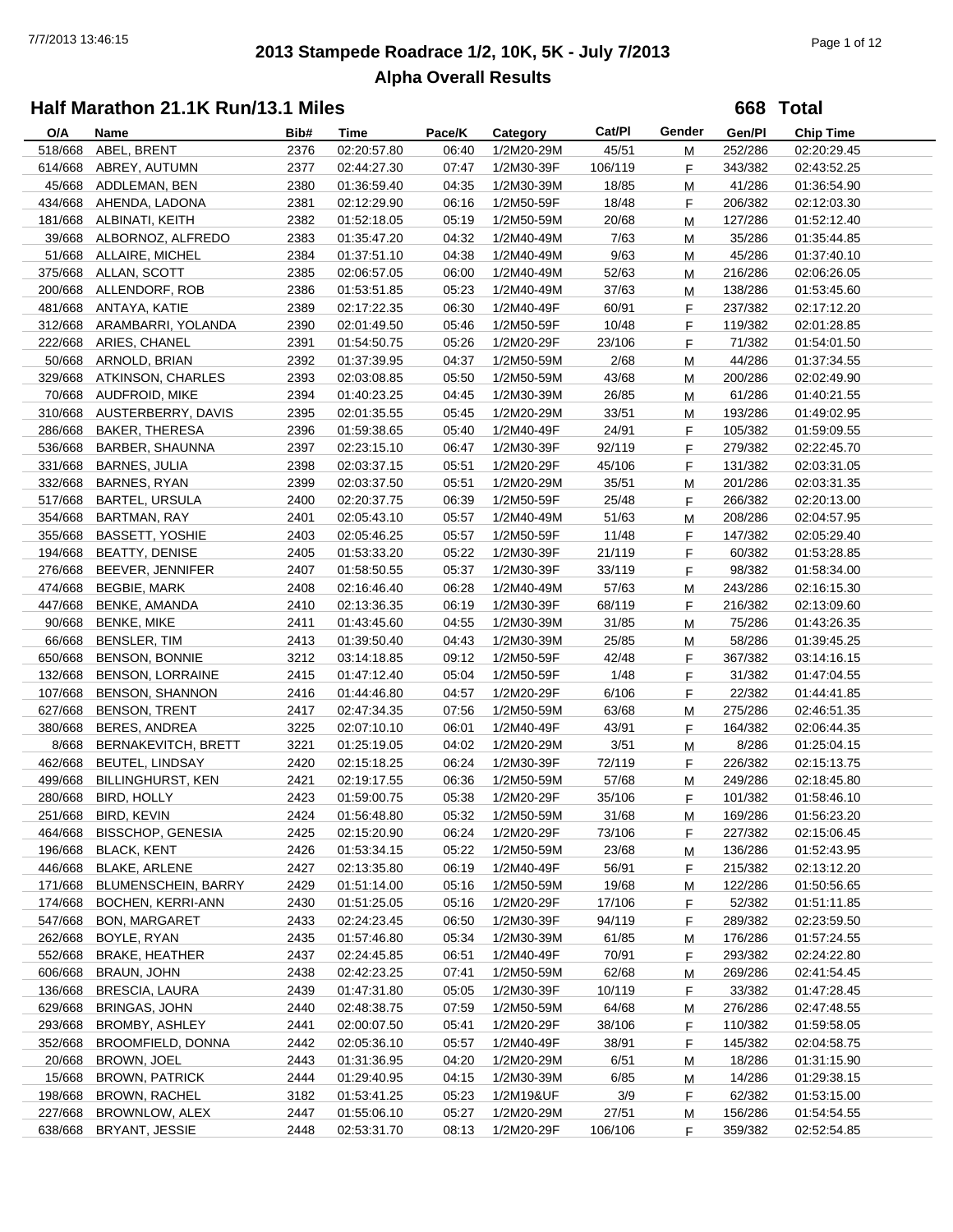# **2013 Stampede Roadrace 1/2, 10K, 5K - July 7/2013** 7/7/2013 13:46:15 Page 2 of 12 **Alpha Overall Results**

**668 Total**

| O/A     | Name                               | Bib# | Time        | Pace/K | Category   | Cat/Pl  | Gender | Gen/Pl  | Chip Time   |  |
|---------|------------------------------------|------|-------------|--------|------------|---------|--------|---------|-------------|--|
| 105/668 | <b>BUDGELL, TREVOR</b>             | 2451 | 01:44:41.60 | 04:57  | 1/2M40-49M | 20/63   | M      | 85/286  | 01:44:33.45 |  |
| 21/668  | <b>BUERGI, SIMON</b>               | 2452 | 01:31:49.10 | 04:21  | 1/2M20-29M | 7/51    | M      | 19/286  | 01:31:46.45 |  |
| 412/668 | <b>BUTT, STEPHANIE</b>             | 2455 | 02:10:36.15 | 06:11  | 1/2M20-29F | 62/106  | F      | 188/382 | 02:10:15.60 |  |
| 664/668 | BYARS, DAWN                        | 2456 | 03:27:56.25 | 09:51  | 1/2M30-39F | 119/119 | F      | 379/382 | 03:27:54.65 |  |
| 423/668 | CALVERT, HAYLEY                    | 2458 | 02:11:33.35 | 06:14  | 1/2M20-29F | 64/106  | F      | 196/382 | 02:11:20.55 |  |
| 191/668 | CAPUTO, CONNIE                     | 2459 | 01:53:24.40 | 05:22  | 1/2M40-49F | 14/91   | F.     | 59/382  | 01:52:40.95 |  |
| 48/668  | CARLSON, ERIK                      | 2460 | 01:37:30.95 | 04:37  | 1/2M20-29M | 12/51   | М      | 43/286  | 01:37:25.20 |  |
| 589/668 | CARVAJAL, WALDO                    | 3210 | 02:36:42.15 | 07:25  | 1/2M40-49M | 63/63   | M      | 265/286 | 02:35:54.45 |  |
| 567/668 | <b>CERSON, BRENDA</b>              | 2461 | 02:29:35.10 | 07:05  | 1/2M50-59F | 31/48   | F      | 306/382 | 02:29:34.10 |  |
| 611/668 | CHANG, STEPHANIE                   | 2462 | 02:44:20.10 | 07:47  | 1/2M20-29F | 102/106 | F      | 341/382 | 02:44:16.55 |  |
| 154/668 | CHATTEN, KARI                      | 2463 |             | 05:12  | 1/2M40-49F | 12/91   |        | 42/382  |             |  |
|         |                                    |      | 01:49:48.45 |        |            |         | F      |         | 01:49:37.05 |  |
| 559/668 | CHAU, NANCY                        | 2464 | 02:26:37.90 | 06:56  | 1/2M20-29F | 93/106  | F      | 298/382 | 02:26:33.90 |  |
|         | 667/668 CHERNICHEN, CAROLYN        | 2466 | 03:43:45.10 | 10:36  | 1/2M50-59F | 48/48   | F.     | 382/382 | 03:43:39.65 |  |
| 253/668 | CHERWONKA, TIM                     | 2467 | 01:56:51.50 | 05:32  | 1/2M40-49M | 44/63   | M      | 171/286 | 01:56:29.35 |  |
| 384/668 | CHOATE, GORDON                     | 2470 | 02:07:42.30 | 06:03  | 1/2M50-59M | 48/68   | М      | 218/286 | 02:07:15.55 |  |
| 560/668 | CHOU, DEBBIE                       | 2471 | 02:27:06.70 | 06:58  | 1/2M30-39F | 96/119  | F      | 299/382 | 02:27:06.50 |  |
| 401/668 | CHOW, CHRISTINA                    | 2472 | 02:08:38.95 | 06:05  | 1/2M40-49F | 50/91   | F      | 181/382 | 02:08:10.90 |  |
| 399/668 | CHURCH, SARAH                      | 2475 | 02:08:34.10 | 06:05  | 1/2M20-29F | 60/106  | F      | 179/382 | 02:08:13.40 |  |
| 12/668  | CIEPLAK, ZIBI                      | 3183 | 01:28:21.05 | 04:11  | 1/2M50-59M | 1/68    | M      | 12/286  | 01:28:19.05 |  |
| 472/668 | CIMOLAI, NEVIN                     | 2477 | 02:16:15.10 | 06:27  | 1/2M20-29M | 44/51   | M      | 241/286 | 02:15:55.90 |  |
| 32/668  | CIRKA, GRANT                       | 2478 | 01:34:54.55 | 04:29  | 1/2M40-49M | 5/63    | M      | 29/286  | 01:34:41.60 |  |
| 449/668 | CLARK, LISA                        | 2479 | 02:13:38.75 | 06:20  | 1/2M20-29F | 69/106  | F.     | 218/382 | 02:13:12.00 |  |
| 469/668 | CLARK, WENDY                       | 2480 | 02:16:00.45 | 06:26  | 1/2M50-59F | 19/48   | F.     | 229/382 | 02:15:33.85 |  |
| 89/668  | <b>CLARKSON, BOB</b>               | 2481 | 01:43:41.90 | 04:54  | 1/2M50-59M | 9/68    | M      | 74/286  | 01:43:19.95 |  |
| 344/668 | COLBERT, JILL                      | 2482 | 02:04:50.55 | 05:54  | 1/2M30-39F | 40/119  | F      | 138/382 | 02:04:43.90 |  |
| 121/668 | <b>COLLIS, EMILY</b>               | 2483 | 01:45:59.75 | 05:01  | 1/2M20-29F | 9/106   | F.     | 29/382  | 01:45:36.45 |  |
| 616/668 | CONE, CATHERINE                    | 2484 | 02:44:49.55 | 07:48  | 1/2M30-39F | 107/119 | F      | 345/382 | 02:44:15.90 |  |
| 126/668 | CONEYBEARE, STEVE                  | 2485 | 01:46:23.45 | 05:02  | 1/2M50-59M | 14/68   | M      | 96/286  | 01:45:56.80 |  |
| 98/668  | <b>CONLIN, LEONARD</b>             | 2486 | 01:44:14.80 | 04:56  | 1/2M40-49M | 18/63   | M      | 81/286  | 01:43:41.15 |  |
| 73/668  | <b>CONSTABLE, BRUCE</b>            | 2487 | 01:40:40.25 | 04:46  | 1/2M50-59M | 6/68    | M      | 63/286  | 01:40:21.80 |  |
| 290/668 | COOLMAN, NICOLE                    | 2488 | 02:00:00.65 | 05:41  | 1/2M20-29F | 37/106  | F      | 108/382 | 01:59:44.50 |  |
| 406/668 | COSTANZO, SHELLEY                  | 2491 | 02:09:38.35 | 06:08  | 1/2M30-39F | 53/119  | F.     | 182/382 | 02:09:12.85 |  |
| 511/668 | COWEN, TRACEY                      | 2494 | 02:19:56.90 | 06:37  | 1/2M40-49F | 65/91   | F.     | 260/382 | 02:19:17.70 |  |
| 646/668 | COWIE, STACEY                      | 2495 | 03:00:47.60 | 08:34  | 1/2M40-49F | 88/91   | F      | 364/382 | 03:00:39.50 |  |
| 160/668 | COX, DAVID                         | 2496 | 01:49:58.80 | 05:12  | 1/2M40-49M | 32/63   | М      | 117/286 | 01:49:50.15 |  |
| 94/668  | CRANE-HANNA, TANIA                 | 2497 | 01:43:54.00 | 04:55  | 1/2M40-49F | 4/91    | F.     | 17/382  | 01:43:50.00 |  |
| 131/668 | CRANSTONE, DAVID                   | 2498 | 01:47:07.85 | 05:04  | 1/2M40-49M | 27/63   | M      | 101/286 | 01:46:58.15 |  |
| 535/668 | <b>CRISANTI, KIM</b>               | 2499 | 02:23:09.60 | 06:47  | 1/2M40-49F | 68/91   | F      | 278/382 | 02:22:21.85 |  |
|         | 602/668 CROCKER, MARK              | 3211 | 02:40:39.95 | 07:36  | 1/2M50-59M | 61/68   | M      | 267/286 | 02:40:10.85 |  |
| 323/668 | <b>CROCKER, RACHEL</b>             | 2500 | 02:02:32.75 | 05:48  | 1/2M40-49F | 32/91   | F      | 127/382 | 02:02:03.20 |  |
| 28/668  | CUNNING, MATTHEW                   | 2501 | 01:33:09.65 | 04:24  | 1/2M20-29M | 8/51    |        | 25/286  | 01:33:08.15 |  |
| 162/668 | <b>CURRIE, MELISSA</b>             | 3198 | 01:50:13.85 | 05:13  | 1/2M20-29F | 14/106  | M      | 45/382  | 01:50:06.30 |  |
| 140/668 | CUSACK, FRAN                       |      |             |        |            | 2/48    | F.     |         |             |  |
|         |                                    | 2504 | 01:48:18.45 | 05:07  | 1/2M50-59F |         | F.     | 35/382  | 01:48:10.35 |  |
| 282/668 | DABISZA, JANELLE<br>DAVIS, HEATHER | 2507 | 01:59:10.00 | 05:38  | 1/2M40-49F | 23/91   | F.     | 103/382 | 01:58:40.55 |  |
| 390/668 |                                    | 2511 | 02:08:17.85 | 06:04  | 1/2M30-39F | 50/119  | F      | 171/382 | 02:07:51.95 |  |
| 502/668 | DAVIS, LAURENCE                    | 2512 | 02:19:30.55 | 06:36  | 1/2M60-69M | 12/17   | M      | 251/286 | 02:19:09.40 |  |
| 78/668  | DAVISON, TREVOR                    | 2513 | 01:41:25.55 | 04:48  | 1/2M30-39M | 29/85   | M      | 66/286  | 01:41:10.20 |  |
| 549/668 | DE JONG, SASKIA                    | 2515 | 02:24:39.05 | 06:51  | 1/2M20-29F | 91/106  | F      | 291/382 | 02:24:38.30 |  |
| 359/668 | DECKER, MICHAEL                    | 2518 | 02:05:50.85 | 05:57  | 1/2M30-39M | 70/85   | M      | 210/286 | 02:05:17.10 |  |
| 134/668 | DEL CASTILHO, FRAN                 | 2520 | 01:47:27.45 | 05:05  | 1/2M30-39F | 9/119   | F.     | 32/382  | 01:47:19.20 |  |
| 76/668  | DELMAR, LESLEY                     | 2522 | 01:40:58.90 | 04:47  | 1/2M40-49F | 3/91    | F.     | 12/382  | 01:40:41.15 |  |
| 498/668 | DEMOTT, JAIME                      | 2523 | 02:19:17.50 | 06:36  | 1/2M30-39F | 81/119  | F.     | 250/382 | 02:19:06.15 |  |
| 592/668 | DENHOLM, CAROL                     | 2524 | 02:36:48.40 | 07:25  | 1/2M40-49F | 80/91   | F      | 327/382 | 02:36:10.85 |  |
| 366/668 | DEPENCIER, SHERRI                  | 2525 | 02:06:10.80 | 05:58  | 1/2M30-39F | 46/119  | F      | 153/382 | 02:05:35.65 |  |
| 514/668 | DESTA, BARBARA                     | 2526 | 02:20:17.05 | 06:38  | 1/2M30-39F | 84/119  | F      | 263/382 | 02:19:39.95 |  |
| 88/668  | DESTA, WES                         | 2527 | 01:43:29.15 | 04:54  | 1/2M30-39M | 30/85   | M      | 73/286  | 01:43:20.85 |  |
| 574/668 | DHANOOSINGH, LINDSEY               | 2528 | 02:31:30.10 | 07:10  | 1/2M20-29F | 97/106  | F.     | 312/382 | 02:30:43.15 |  |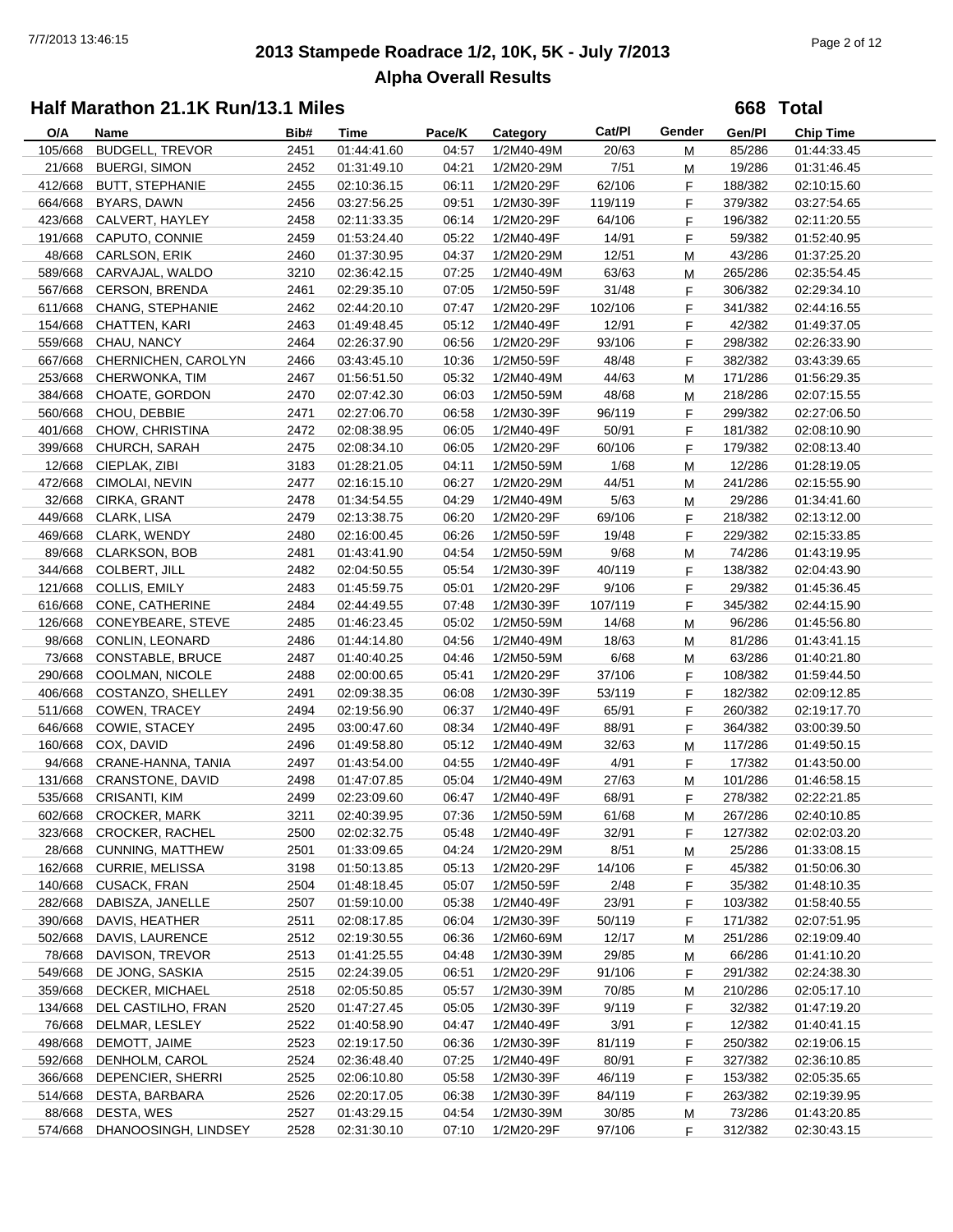# **2013 Stampede Roadrace 1/2, 10K, 5K - July 7/2013** 7/7/2013 13:46:15 Page 3 of 12 **Alpha Overall Results**

**668 Total**

| O/A     | Name                                | Bib# | Time                       | Pace/K | Category   | Cat/PI  | Gender | Gen/Pl  | <b>Chip Time</b> |
|---------|-------------------------------------|------|----------------------------|--------|------------|---------|--------|---------|------------------|
| 87/668  | DIAZ, WILLIAM                       | 2529 | 01:43:25.55                | 04:54  | 1/2M40-49M | 14/63   | М      | 72/286  | 01:43:22.40      |
| 243/668 | DIODATI, CARL                       | 2532 | 01:56:22.15                | 05:30  | 1/2M30-39M | 59/85   | М      | 165/286 | 01:56:12.90      |
| 244/668 | DIODATI, KEVIN                      | 2533 | 01:56:22.40                | 05:30  | 1/2M20-29M | 30/51   | М      | 166/286 | 01:56:13.55      |
| 228/668 | DIRKS, SARAH                        | 2534 | 01:55:09.90                | 05:27  | 1/2M30-39F | 25/119  | F.     | 72/382  | 01:54:40.30      |
| 296/668 | DORE, JENNIFER                      | 2535 | 02:00:26.50                | 05:42  | 1/2M30-39F | 36/119  | F      | 111/382 | 02:00:02.25      |
| 374/668 | DOUCET, JOHANNE                     | 2536 | 02:06:55.80                | 06:00  | 1/2M40-49F | 41/91   | F.     | 159/382 | 02:06:13.00      |
| 248/668 | DOUGLAS, MEAGAN                     | 2537 | 01:56:35.00                | 05:31  | 1/2M30-39F | 27/119  | F.     | 80/382  | 01:55:52.80      |
| 242/668 | DOWNS, JEREMY                       | 2538 | 01:56:15.20                | 05:30  | 1/2M30-39M | 58/85   | М      | 164/286 | 01:55:04.80      |
| 37/668  | DREWERY, CRAIG                      | 2539 | 01:35:31.95                | 04:31  | 1/2M20-29M | 11/51   | М      | 34/286  | 01:35:20.60      |
| 229/668 | DRIEDGER, KEVIN                     | 2540 | 01:55:14.80                | 05:27  | 1/2M40-49M | 41/63   | М      | 157/286 | 01:54:43.35      |
| 270/668 | DRYER, BRENDA                       | 2541 | 01:58:24.75                | 05:36  | 1/2M30-39F | 31/119  | F      | 92/382  | 01:58:16.75      |
| 487/668 | DUCKWORTH, RENEE                    | 2543 | 02:18:27.45                | 06:33  | 1/2M30-39F | 78/119  | F.     | 243/382 | 02:17:56.60      |
| 142/668 | DUCKWORTH, RYAN                     | 2544 | 01:48:44.15                | 05:09  | 1/2M30-39M | 38/85   | M      | 107/286 | 01:48:13.50      |
| 163/668 | DUECK, LYNNE                        | 3200 | 01:50:18.75                | 05:13  | 1/2M50-59F | 5/48    | F.     | 46/382  | 01:50:11.50      |
| 232/668 | DUMSKY, ALEX                        | 2546 | 01:55:29.10                | 05:28  | 1/2M30-39M | 56/85   | М      | 159/286 | 01:54:58.45      |
| 72/668  | DUNCAN, ASHLEY                      | 2547 | 01:40:38.75                | 04:46  | 1/2M20-29F | 4/106   | F.     | 10/382  | 01:40:33.65      |
| 433/668 | DYCK, WENDY                         | 2549 | 02:12:26.30                | 06:16  | 1/2M20-29F | 66/106  | F      | 205/382 | 02:12:14.05      |
| 180/668 | DYKSTRA, STEVEN                     | 2550 | 01:52:09.80                | 05:18  | 1/2M20-29M | 23/51   | М      | 126/286 | 01:51:23.50      |
| 302/668 | DYSON, ANDREW                       | 2551 | 02:00:50.20                | 05:43  | 1/2M30-39M | 65/85   | М      | 189/286 | 02:00:30.85      |
| 217/668 | DYSON, TERRY                        | 2552 | 01:54:41.05                | 05:26  | 1/2M30-39F | 24/119  | F.     | 68/382  | 01:54:21.30      |
| 486/668 | EGENER, NATASHA                     | 2553 |                            | 06:33  | 1/2M30-39F | 77/119  | F.     | 242/382 |                  |
|         |                                     |      | 02:18:19.05<br>02:28:49.95 |        |            |         |        |         | 02:17:42.25      |
| 564/668 | ERVIN, KATHY<br>ESCHBAUMER, MICHAEL | 2555 | 02:24:11.50                | 07:03  | 1/2M50-59F | 30/48   | F.     | 303/382 | 02:28:05.00      |
| 545/668 |                                     | 2557 |                            | 06:50  | 1/2M30-39M | 80/85   | M      | 258/286 | 02:23:35.60      |
| 473/668 | ESPEY, CRAIG                        | 2558 | 02:16:39.60                | 06:28  | 1/2M30-39M | 77/85   | М      | 242/286 | 02:15:48.45      |
| 273/668 | ESPINA, AUDREY                      | 2559 | 01:58:44.45                | 05:37  | 1/2M20-29F | 31/106  | F      | 95/382  | 01:58:16.95      |
| 305/668 | EVANGELOPOULOS, DIMITRA             | 2531 | 02:00:59.90                | 05:44  | 1/2M20-29F | 39/106  | F.     | 115/382 | 02:00:15.80      |
| 551/668 | EVERT, CLAYTON                      | 2560 | 02:24:40.70                | 06:51  | 1/2M30-39M | 81/85   | M      | 259/286 | 02:23:53.85      |
| 550/668 | <b>EVERT, ERICA</b>                 | 2561 | 02:24:40.25                | 06:51  | 1/2M30-39F | 95/119  | F      | 292/382 | 02:23:52.45      |
| 100/668 | FAH, CATHERINE                      | 2562 | 01:44:23.70                | 04:56  | 1/2M40-49F | 5/91    | F.     | 18/382  | 01:44:14.20      |
| 351/668 | <b>FAVERIN, KIRSTEN</b>             | 2745 | 02:05:31.20                | 05:56  | 1/2M20-29F | 49/106  | F.     | 144/382 | 02:04:51.05      |
| 585/668 | FAYYAZ, SARAH                       | 2565 | 02:34:05.55                | 07:18  | 1/2M40-49F | 76/91   | F.     | 322/382 | 02:33:32.90      |
| 170/668 | FECH, TIANA                         | 2566 | 01:51:13.25                | 05:16  | 1/2M30-39F | 15/119  | F.     | 49/382  | 01:51:03.10      |
| 361/668 | FEHR, EDWARD                        | 2567 | 02:05:58.30                | 05:58  | 1/2M50-59M | 45/68   | м      | 211/286 | 02:05:23.90      |
| 97/668  | FEHRES, AXEL                        | 3189 | 01:44:06.50                | 04:56  | 1/2M40-49M | 17/63   | М      | 80/286  | 01:44:01.10      |
| 523/668 | FENERTY, JENNIFER                   | 2714 | 02:21:26.30                | 06:42  | 1/2M30-39F | 88/119  | F      | 268/382 | 02:20:14.55      |
| 340/668 | FERNQUIST, JODIE                    | 2569 | 02:04:20.30                | 05:53  | 1/2M40-49F | 37/91   | F.     | 137/382 | 02:03:52.50      |
| 579/668 | FIELD, SHERYL                       | 2570 | 02:32:42.00                | 07:14  | 1/2M40-49F | 75/91   | F.     | 316/382 | 02:31:52.70      |
| 508/668 | FILEWICH, TRACEY                    | 2571 | 02:19:46.65                | 06:37  | 1/2M30-39F | 83/119  | F.     | 257/382 | 02:19:01.70      |
|         | 278/668 FINDLAY, MORGAN             | 2572 | 01:58:58.00                | 05:38  | 1/2M20-29F | 34/106  | F      | 100/382 | 01:58:42.60      |
|         | 659/668 FISHER, CHRISTINE           | 2573 | 03:20:17.10                | 09:29  | 1/2M50-59F | 45/48   | F.     | 375/382 | 03:20:17.00      |
| 23/668  | FITZ-GERALD, DAVID                  | 2574 | 01:32:28.55                | 04:22  | 1/2M30-39M | 9/85    | M      | 21/286  | 01:32:16.15      |
| 480/668 | FITZPATRICK, DENI                   | 2575 | 02:17:21.90                | 06:30  | 1/2M30-39F | 75/119  | F.     | 236/382 | 02:16:49.75      |
| 471/668 | FLEMING, SARAH                      | 2576 | 02:16:14.90                | 06:27  | 1/2M20-29F | 74/106  | F.     | 231/382 | 02:15:56.40      |
| 74/668  | FLETCHER, JESSIE                    | 2577 | 01:40:49.15                | 04:46  | 1/2M30-39F | 4/119   | F.     | 11/382  | 01:40:44.65      |
| 103/668 | FLYNN, DEREK                        | 2579 | 01:44:31.75                | 04:57  | 1/2M20-29M | 19/51   | M      | 83/286  | 01:44:28.85      |
| 382/668 | FLYNN, ELIZABETH                    | 2580 | 02:07:38.30                | 06:02  | 1/2M20-29F | 56/106  | F.     | 166/382 | 02:07:07.85      |
| 327/668 | FLYNN, SARAH                        | 2581 | 02:02:54.20                | 05:49  | 1/2M40-49F | 33/91   | F      | 129/382 | 02:02:38.55      |
| 658/668 | FOCKLER, MERIDEE                    | 2582 | 03:20:16.40                | 09:29  | 1/2M50-59F | 44/48   | F      | 374/382 | 03:20:16.00      |
| 85/668  | FOLKERTS, KARA                      | 2583 | 01:42:49.40                | 04:52  | 1/2M19&UF  | 2/9     | F      | 15/382  | 01:42:37.95      |
| 115/668 | FOLKERTS, MARTIN                    | 2584 | 01:45:22.55                | 04:59  | 1/2M50-59M | 12/68   | M      | 90/286  | 01:45:11.90      |
| 617/668 | FONTANA, ELIZABETH                  | 2585 | 02:45:00.05                | 07:49  | 1/2M30-39F | 108/119 | F      | 346/382 | 02:44:18.55      |
| 233/668 | FONTANA, LORENZO                    | 2586 | 01:55:32.95                | 05:28  | 1/2M40-49M | 42/63   | M      | 160/286 | 01:54:49.70      |
| 155/668 | FORD, RUSS                          | 2587 | 01:49:48.55                | 05:12  | 1/2M30-39M | 42/85   | M      | 113/286 | 01:49:36.90      |
| 533/668 | FOROOTAN, ZAMAN                     | 2588 | 02:22:29.25                | 06:45  | 1/2M30-39M | 79/85   | м      | 257/286 | 02:22:27.60      |
| 544/668 | FOSTER, NICOLE                      | 2589 | 02:24:09.95                | 06:49  | 1/2M30-39F | 93/119  | F      | 287/382 | 02:23:17.50      |
| 38/668  | FRANCIS, TAMMARA                    | 2590 | 01:35:38.40                | 04:31  | 1/2M30-39F | 1/119   | F.     | 4/382   | 01:35:33.95      |
| 266/668 | FRERE SCHMIDT, RINKY                | 2591 | 01:57:54.65                | 05:35  | 1/2M50-59F | 8/48    | F.     | 89/382  | 01:57:41.90      |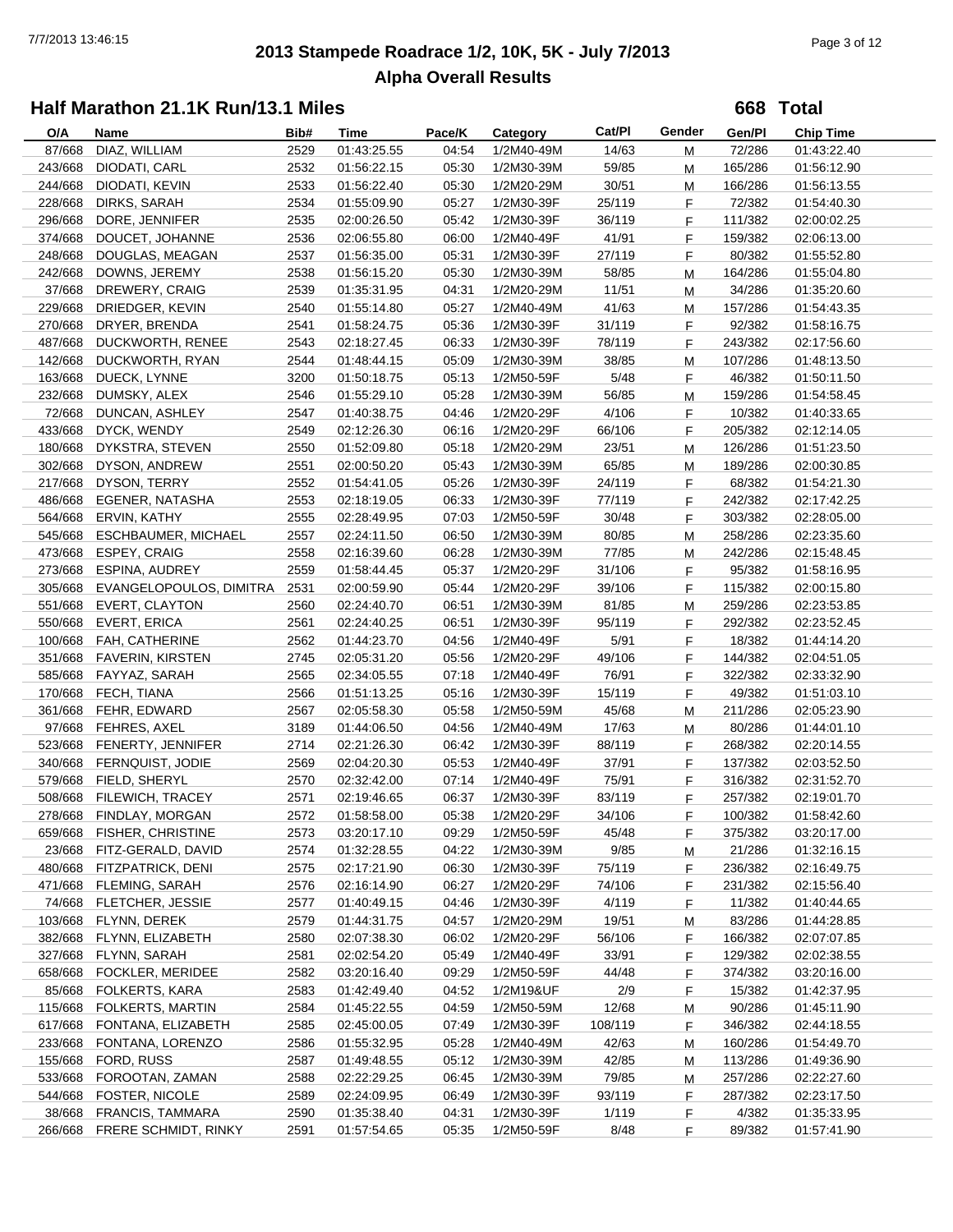# **2013 Stampede Roadrace 1/2, 10K, 5K - July 7/2013** 7/7/2013 13:46:16 Page 4 of 12 **Alpha Overall Results**

**668 Total**

| O/A     | Name                                             | Bib# | Time                       | Pace/K | Category   | Cat/Pl  | Gender | Gen/Pl  | <b>Chip Time</b>           |
|---------|--------------------------------------------------|------|----------------------------|--------|------------|---------|--------|---------|----------------------------|
| 573/668 | FRIESEN, ERIN                                    | 2592 | 02:30:59.90                | 07:09  | 1/2M30-39F | 100/119 | F      | 311/382 | 02:30:26.65                |
| 430/668 | FRISON, ALEXANDRA                                | 2593 | 02:12:13.75                | 06:16  | 1/2M40-49F | 53/91   | F      | 202/382 | 02:11:31.75                |
| 527/668 | FRISON, MARIO                                    | 2594 | 02:21:39.40                | 06:42  | 1/2M40-49M | 61/63   | M      | 256/286 | 02:20:56.65                |
| 4/668   | FULLER, JONATHAN                                 | 2595 | 01:20:54.25                | 03:50  | 1/2M20-29M | 2/51    | M      | 4/286   | 01:20:48.50                |
| 240/668 | FUNG, LYNDA                                      | 2596 | 01:56:05.35                | 05:30  | 1/2M40-49F | 18/91   | F      | 77/382  | 01:55:57.40                |
| 83/668  | FUNK, HAROLD                                     | 2597 | 01:42:14.60                | 04:50  | 1/2M40-49M | 13/63   | M      | 70/286  | 01:42:07.85                |
| 532/668 | GADSBY, KYLIE                                    | 2598 | 02:22:28.85                | 06:45  | 1/2M20-29F | 84/106  | F      | 276/382 | 02:21:52.30                |
| 304/668 | GAGE, RHONDA                                     | 2599 | 02:00:51.25                | 05:43  | 1/2M50-59F | 9/48    | F      | 114/382 | 02:00:43.75                |
| 257/668 | <b>GALBRAITH, GARY</b>                           | 2600 | 01:57:15.80                | 05:33  | 1/2M60-69M | 4/17    | M      | 173/286 | 01:56:45.50                |
| 570/668 | <b>GALLAGHER, KELLIE</b>                         | 2601 | 02:30:16.45                | 07:07  | 1/2M30-39F | 98/119  | F      | 308/382 | 02:29:41.80                |
| 92/668  | GALLEY, JULIAN                                   | 2602 | 01:43:47.85                | 04:55  | 1/2M40-49M | 15/63   | M      | 76/286  | 01:43:36.45                |
| 657/668 | <b>GALLOWAY, CRAIG</b>                           | 2603 | 03:19:39.10                | 09:27  | 1/2M30-39M | 85/85   | M      | 284/286 | 03:19:32.90                |
| 656/668 | GALLOWAY, KELLY                                  | 2605 | 03:19:38.30                | 09:27  | 1/2M30-39F | 118/119 | F      | 373/382 | 03:19:32.70                |
| 153/668 | <b>GARCIA GOME, CA</b>                           | 3191 | 01:49:47.00                | 05:12  | 1/2M40-49M | 30/63   | M      | 112/286 | 01:49:43.65                |
| 660/668 | <b>GARDIN, SHERRY</b>                            | 2606 | 03:25:40.30                | 09:44  | 1/2M50-59F | 46/48   | F      | 376/382 | 03:25:38.70                |
| 350/668 | <b>GARDINER, DIANA</b>                           | 2607 | 02:05:23.60                | 05:56  | 1/2M30-39F | 43/119  | F      | 143/382 | 02:05:06.55                |
| 209/668 | <b>GARDINER, TIMOTHY</b>                         | 2608 | 01:54:11.95                | 05:24  | 1/2M30-39M | 53/85   | м      | 146/286 | 01:53:53.90                |
| 184/668 | GERBER, INGEMAUD                                 | 2609 | 01:52:22.75                | 05:19  | 1/2M30-39F | 19/119  | F      | 56/382  | 01:52:16.20                |
| 615/668 | <b>GERKE, JOCELYN</b>                            | 2610 | 02:44:36.70                | 07:48  | 1/2M20-29F | 104/106 | F      | 344/382 | 02:42:44.00                |
| 411/668 | <b>GERRITS, CATHERINE</b>                        | 2611 | 02:10:33.80                | 06:11  | 1/2M30-39F | 56/119  | F      | 187/382 | 02:09:46.30                |
| 211/668 | GIBNEY, LEIGH                                    | 2613 | 01:54:14.85                | 05:24  | 1/2M30-39F | 23/119  | F      | 65/382  | 01:54:14.85                |
| 575/668 | <b>GIBSON, BRITTANY</b>                          | 2614 | 02:31:50.00                | 07:11  | 1/2M20-29M | 47/51   | M      | 263/286 | 02:31:04.25                |
| 223/668 | GIERUS, ALEX                                     | 2616 | 01:54:51.20                | 05:26  | 1/2M30-39M | 54/85   | M      | 152/286 | 01:54:41.25                |
| 376/668 | GILJE, MARY                                      | 3184 | 02:06:59.15                | 06:01  | 1/2M40-49F | 42/91   | F      | 160/382 | 02:06:59.15                |
| 11/668  | GILL, JESSIE                                     | 2618 | 01:27:43.75                | 04:09  | 1/2M20-29M | 5/51    | M      | 11/286  | 01:27:26.20                |
| 247/668 | GIOVANOLI, MARCO                                 | 2619 | 01:56:34.30                | 05:31  | 1/2M50-59M | 30/68   | M      | 168/286 | 01:56:14.65                |
| 239/668 | GIOVANOLI, MARINA                                | 2620 | 01:56:03.10                | 05:30  | 1/2M20-29F | 26/106  | F      | 76/382  | 01:55:43.85                |
| 281/668 | GIROUX, MONICA                                   | 2621 | 01:59:06.35                | 05:38  | 1/2M40-49F | 22/91   | F      | 102/382 | 01:58:58.90                |
| 7/668   | GOBBI, DAVID                                     | 2622 | 01:25:16.50                | 04:02  | 1/2M40-49M | 1/63    |        | 7/286   | 01:25:14.75                |
| 365/668 | GOES, JEROEN                                     | 3217 | 02:06:10.30                | 05:58  | 1/2M30-39M | 71/85   | M      | 213/286 | 02:05:37.40                |
| 213/668 | <b>GOLDIE, KATELYN</b>                           | 2623 | 01:54:24.05                | 05:25  | 1/2M20-29F | 20/106  | м<br>F | 66/382  | 01:54:20.30                |
| 272/668 | GONZALEZ, LAURA                                  | 2624 | 01:58:36.05                | 05:37  | 1/2M40-49F | 21/91   | F      | 94/382  | 01:58:27.00                |
| 424/668 | <b>GOSSELIN, ISABELLE</b>                        | 3206 | 02:11:34.50                | 06:14  | 1/2M20-29F | 65/106  |        | 197/382 | 02:08:17.50                |
| 540/668 | GOUDIE, MEGAN                                    | 2625 | 02:23:54.50                | 06:49  | 1/2M20-29F | 86/106  | F      | 283/382 |                            |
| 466/668 | GOURLAY, JEFF                                    | 2626 |                            | 06:24  | 1/2M40-49M | 56/63   | F      | 239/286 | 02:23:24.10                |
| 56/668  | GOW, DAVID                                       | 2627 | 02:15:23.40<br>01:38:21.90 | 04:39  | 1/2M30-39M | 21/85   | M      | 49/286  | 02:15:13.25                |
| 475/668 | <b>GRAJAUSKAS, ALGIS</b>                         | 2629 | 02:17:02.05                | 06:29  | 1/2M50-59M | 53/68   | M      | 244/286 | 01:38:18.55<br>02:16:25.60 |
| 476/668 | <b>GRAJAUSKAS, MARINNA</b>                       | 2630 | 02:17:02.25                | 06:29  | 1/2M19&UF  | 5/9     | M      | 232/382 | 02:16:26.80                |
|         |                                                  |      |                            |        |            |         | F      |         |                            |
|         | 84/668 GREEN, TANYA<br>445/668 GREENBERG, STACEY | 2632 | 01:42:20.65                | 04:51  | 1/2M30-39F | 6/119   | F      | 14/382  | 01:42:09.65                |
|         | GREY, GABRIEL                                    | 2633 | 02:13:31.50                | 06:19  | 1/2M20-29F | 68/106  | F      | 214/382 | 02:12:44.80                |
| 225/668 |                                                  | 2634 | 01:55:00.85                | 05:27  | 1/2M30-39M | 55/85   | M      | 154/286 | 01:54:52.10                |
| 36/668  | <b>GRIFFIN, BRENT</b>                            | 2635 | 01:35:29.60                | 04:31  | 1/2M20-29M | 10/51   | M      | 33/286  | 01:35:23.95                |
| 14/668  | GROGAN, ALAN                                     | 2636 | 01:29:05.25                | 04:13  | 1/2M30-39M | 5/85    | M      | 13/286  | 01:28:55.30                |
| 367/668 | GUERRERO, VALESKA                                | 2638 | 02:06:20.90                | 05:59  | 1/2M40-49F | 40/91   | F.     | 154/382 | 02:06:11.75                |
| 435/668 | <b>GUILHERM, MATTHEW</b>                         | 2639 | 02:12:39.25                | 06:17  | 1/2M20-29M | 39/51   | M      | 229/286 | 02:11:54.85                |
| 260/668 | <b>GUMINSKI, JANEK</b>                           | 2640 | 01:57:42.50                | 05:34  | 1/2M40-49M | 46/63   | M      | 175/286 | 01:56:55.90                |
| 457/668 | GUTIERREZ, JENNIFER                              | 2641 | 02:14:34.85                | 06:22  | 1/2M20-29F | 72/106  | F.     | 223/382 | 02:14:03.00                |
| 501/668 | HACHEY, EFFREN                                   | 2642 | 02:19:27.25                | 06:36  | 1/2M30-39M | 78/85   | M      | 250/286 | 02:18:45.00                |
| 342/668 | <b>HACKINEN, DALE</b>                            | 2643 | 02:04:38.05                | 05:54  | 1/2M60-69M | 6/17    | M      | 205/286 | 02:04:13.00                |
| 383/668 | HADDON, PAUL                                     | 2644 | 02:07:39.55                | 06:02  | 1/2M50-59M | 47/68   | M      | 217/286 | 02:07:21.40                |
| 35/668  | HAESSEL, DALE                                    | 2646 | 01:35:28.90                | 04:31  | 1/2M40-49M | 6/63    | M      | 32/286  | 01:35:25.50                |
| 63/668  | HAGEL, BRUCE                                     | 2647 | 01:39:08.80                | 04:41  | 1/2M50-59M | 4/68    | M      | 56/286  | 01:38:59.05                |
| 269/668 | HAGEL, NATASHA                                   | 2648 | 01:58:23.45                | 05:36  | 1/2M20-29F | 30/106  | F.     | 91/382  | 01:57:58.70                |
| 289/668 | HAGEL, NATHALIE                                  | 2889 | 01:59:51.85                | 05:40  | 1/2M40-49F | 25/91   | F.     | 107/382 | 01:59:26.40                |
| 259/668 | HALLET, LISA                                     | 2649 | 01:57:41.50                | 05:34  | 1/2M20-29F | 27/106  | F.     | 85/382  | 01:57:03.10                |
| 285/668 | HAMBLIN, TRISTAN                                 | 2650 | 01:59:27.55                | 05:39  | 1/2M20-29M | 31/51   | M      | 181/286 | 01:58:46.60                |
| 148/668 | HAMILTON, AURORA                                 | 2651 | 01:49:15.80                | 05:10  | 1/2M50-59F | 4/48    | F.     | 39/382  | 01:48:58.55                |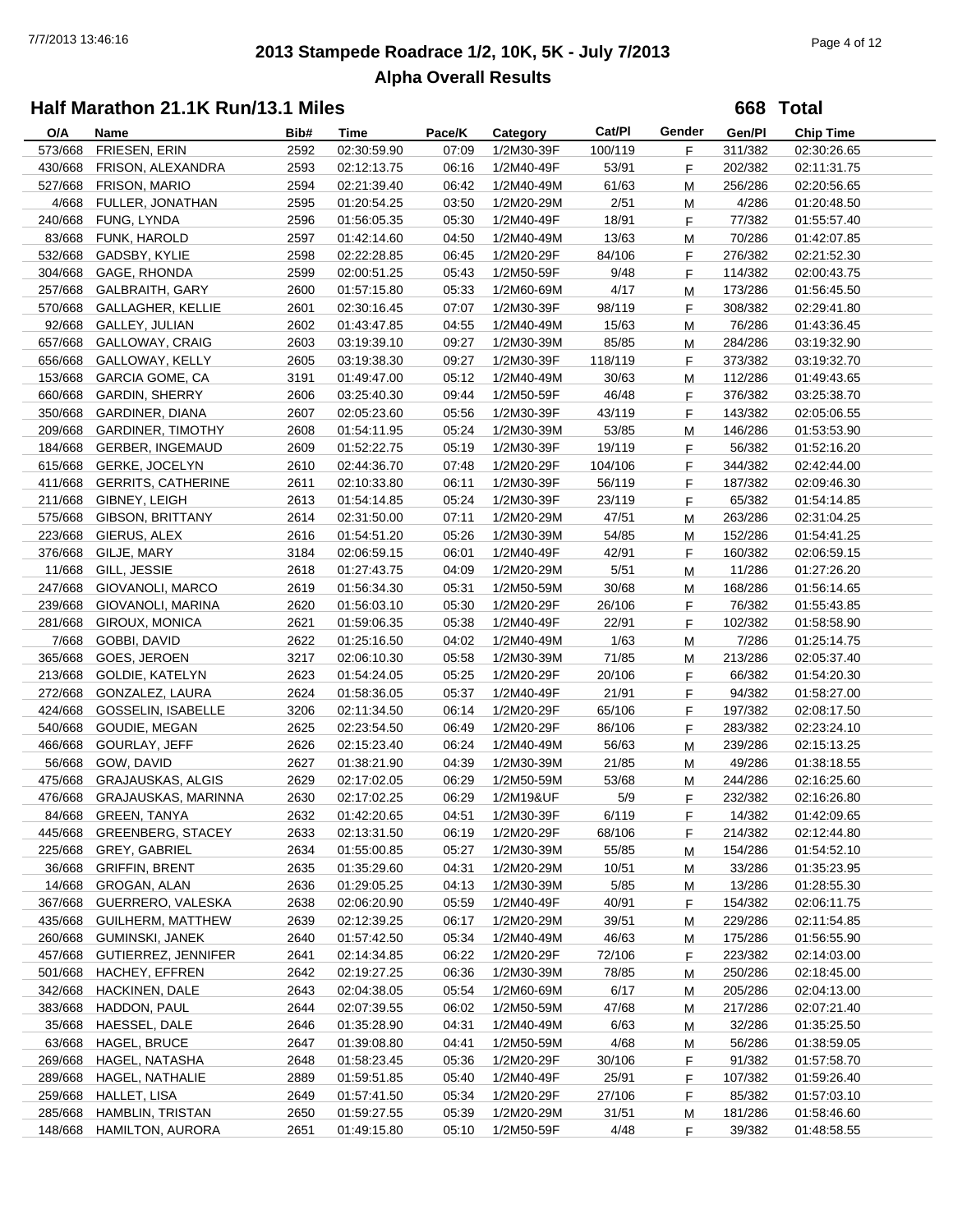# **2013 Stampede Roadrace 1/2, 10K, 5K - July 7/2013** 7/7/2013 13:46:16 Page 5 of 12 **Alpha Overall Results**

**668 Total**

| O/A            | Name                                    | Bib# | Time        | Pace/K         | Category                 | Cat/PI           | Gender | Gen/Pl           | <b>Chip Time</b> |
|----------------|-----------------------------------------|------|-------------|----------------|--------------------------|------------------|--------|------------------|------------------|
| 610/668        | <b>HAMILTON, CHRIS</b>                  | 2652 | 02:43:58.85 | 07:46          | 1/2M20-29M               | 48/51            | М      | 270/286          | 02:43:19.15      |
| 250/668        | HAND, DANA                              | 2653 | 01:56:42.95 | 05:31          | 1/2M50-59F               | 6/48             | F      | 82/382           | 01:56:35.75      |
|                | 428/668 HANNA, PAULETTE                 | 2654 | 02:11:57.95 | 06:15          | 1/2M60-69F               | 2/9              | F      | 200/382          | 02:11:44.40      |
|                | 252/668 HANNAH, KEITH                   | 2655 | 01:56:49.85 | 05:32          | 1/2M50-59M               | 32/68            | М      | 170/286          | 01:56:39.50      |
|                | 255/668 HANTZSCH, PATRICIA              | 2656 | 01:57:13.70 | 05:33          | 1/2M50-59F               | 7/48             | F      | 84/382           | 01:56:46.55      |
| 628/668        | HAPIN, MARIA                            | 2657 | 02:48:16.70 | 07:58          | 1/2M30-39F               | 111/119          | F      | 353/382          | 02:48:04.35      |
| 456/668        | HARAGA, AMANDA                          | 2658 | 02:14:11.70 | 06:21          | 1/2M20-29F               | 71/106           | F      | 222/382          | 02:13:42.35      |
| 325/668        | HARDER, TIM                             | 2659 | 02:02:40.85 | 05:48          | 1/2M40-49M               | 49/63            | М      | 197/286          | 02:02:07.00      |
| 128/668        | HARDY, MARTIN                           | 2660 | 01:46:56.40 | 05:04          | 1/2M40-49M               | 24/63            | M      | 98/286           | 01:46:41.55      |
| 461/668        | HARKER, HEATHER                         | 3208 | 02:15:05.55 | 06:24          | 1/2M40-49F               | 58/91            | F      | 225/382          | 02:14:31.90      |
|                | 172/668 HARMS, JILL                     | 2661 | 01:51:21.15 | 05:16          | 1/2M30-39F               | 16/119           | F      | 50/382           | 01:51:15.35      |
|                | 624/668 HARRIS, JANICE                  | 2662 | 02:46:49.30 | 07:54          | 1/2M50-59F               | 37/48            | F      | 350/382          | 02:46:08.35      |
|                | 622/668 HARTLEY, DENISE                 | 2663 | 02:45:26.65 | 07:50          | 1/2M40-49F               | 85/91            | F      | 348/382          | 02:45:23.35      |
| 120/668        | HASTINGS, ERIN                          | 2664 |             |                |                          |                  | F      |                  |                  |
| 271/668        | HAYDUK, SHAYLYN                         | 2665 | 01:45:58.00 | 05:01          | 1/2M20-29F<br>1/2M30-39F | 8/106<br>32/119  |        | 28/382<br>93/382 | 01:45:53.45      |
|                |                                         |      | 01:58:26.10 | 05:36          |                          |                  | F      |                  | 01:58:16.20      |
| 25/668         | HAYES, JASON                            | 2666 | 01:32:57.25 | 04:24          | 1/2M30-39M               | 11/85            | М      | 23/286           | 01:32:54.35      |
| 358/668        | HEAL, ANDREA                            | 2667 | 02:05:49.35 | 05:57          | 1/2M20-29F               | 50/106           | F      | 149/382          | 02:05:26.75      |
| 482/668        | <b>HEINRICHS, JOSETTE</b>               | 2668 | 02:17:23.85 | 06:30          | 1/2M60-69F               | 3/9              | F      | 238/382          | 02:16:46.30      |
|                | 93/668 HELLARD, GARY                    | 2669 | 01:43:49.15 | 04:55          | 1/2M40-49M               | 16/63            | М      | 77/286           | 01:43:43.10      |
|                | 453/668 HELM, NANCY                     | 2670 | 02:13:54.15 | 06:20          | 1/2M30-39F               | 70/119           | F      | 220/382          | 02:13:28.30      |
| 405/668        | HENDERSON, JIM                          | 2671 | 02:09:35.65 | 06:08          | 1/2M60-69M               | 9/17             | М      | 224/286          | 02:09:04.65      |
| 665/668        | HENDERSON, TRICIA                       | 2672 | 03:27:57.00 | 09:51          | 1/2M40-49F               | 91/91            | F      | 380/382          | 03:27:56.10      |
| 167/668        | HENLEY, DEAN                            | 2673 | 01:50:26.55 | 05:14          | 1/2M50-59M               | 18/68            | М      | 119/286          | 01:50:12.80      |
| 17/668         | HENRY, SHANNON                          | 2674 | 01:30:24.50 | 04:17          | 1/2M40-49F               | 1/91             | F      | 2/382            | 01:30:20.50      |
|                | 54/668 HERLE, NEIL                      | 2675 | 01:38:09.00 | 04:39          | 1/2M40-49M               | 10/63            | М      | 47/286           | 01:38:03.35      |
| 478/668        | HERN, LAURA                             | 2676 | 02:17:07.15 | 06:29          | 1/2M20-29F               | 75/106           | F      | 234/382          | 02:16:38.10      |
|                | 291/668 HETT, REBECCA                   | 2677 | 02:00:01.35 | 05:41          | 1/2M30-39F               | 35/119           | F      | 109/382          | 01:59:45.30      |
|                | 75/668 HEWARD, CHAD                     | 2678 | 01:40:51.95 | 04:46          | 1/2M20-29M               | 16/51            | М      | 64/286           | 01:40:15.30      |
|                | 582/668 HEYWOOD, HEATHER                | 2680 | 02:33:35.60 | 07:16          | 1/2M50-59F               | 32/48            | F      | 319/382          | 02:33:24.65      |
| 157/668        | HEYWOOD, KEN                            | 2681 | 01:49:53.05 | 05:12          | 1/2M50-59M               | 17/68            | М      | 114/286          | 01:49:46.00      |
| 139/668        | HIBBARD, LEE                            | 2682 | 01:48:04.45 | 05:07          | 1/2M40-49M               | 28/63            | М      | 105/286          | 01:47:59.65      |
| 138/668        | HIBBARD, SUZZETTE                       | 2683 | 01:48:04.15 | 05:07          | 1/2M40-49F               | 11/91            | F      | 34/382           | 01:47:59.80      |
| 619/668        | <b>HICKMAN, TIBOR</b>                   | 2684 | 02:45:17.10 | 07:50          | 1/2M60-69M               | 14/17            | М      | 273/286          | 02:45:06.95      |
| 541/668        | <b>HICKS, MEGHANNE</b>                  | 2685 | 02:23:54.55 | 06:49          | 1/2M20-29F               | 87/106           | F      | 284/382          | 02:23:24.10      |
| 463/668        | HIDER, JON                              | 2686 | 02:15:19.25 | 06:24          | 1/2M60-69M               | 11/17            | М      | 237/286          | 02:14:45.20      |
| 143/668        | HIDER, LAURA                            | 2687 | 01:48:57.35 | 05:09          | 1/2M30-39F               | 11/119           | F      | 36/382           | 01:48:35.80      |
| 343/668        | HILDEBRAND, ERIC                        | 2688 | 02:04:48.55 | 05:54          | 1/2M30-39M               | 68/85            | M      | 206/286          | 02:04:31.20      |
| 220/668        | HILDEBRANDT, ELIZABETH                  | 2689 | 01:54:50.25 | 05:26          | 1/2M20-29F               | 21/106           | F      | 69/382           | 01:54:00.80      |
|                | 581/668 HIRDLE, SHELLY                  | 2690 | 02:32:52.45 | 07:14          | 1/2M30-39F               | 102/119          | E      | 318/382          | 02:32:45.85      |
|                | 415/668 HIRSCHE, JULIE                  | 3197 | 02:10:57.55 | 06:12          | 1/2M40-49F               | 51/91            | F      | 190/382          | 02:10:19.35      |
| 432/668        | HIRSCHFELD, ELENA                       | 2691 | 02:12:24.70 | 06:16          | 1/2M30-39F               | 62/119           | F      | 204/382          | 02:12:08.10      |
| 601/668 HO, LE |                                         | 2692 | 02:39:12.50 | 07:32          | 1/2M40-49F               | 83/91            | F      | 335/382          | 02:39:08.80      |
|                | 2/668 HOFBAUER, TREVOR                  | 2693 | 01:16:13.95 | 03:36          | 1/2M20-29M               | 1/51             | M      | 2/286            | 01:16:12.50      |
| 24/668         | HOFFMAN, ANDRE                          | 2694 | 01:32:35.05 | 04:23          | 1/2M30-39M               | 10/85            | M      | 22/286           | 01:32:31.30      |
| 62/668         | <b>HOIDAS, MARK</b>                     | 3218 | 01:39:07.85 | 04:41          | 1/2M20-29M               | 14/51            | M      | 55/286           | 01:38:53.25      |
| 3/668          | HOPFNER, GEOFF                          | 2696 | 01:18:32.35 | 03:43          | 1/2M30-39M               | 2/85             | M      | 3/286            | 01:18:31.75      |
| 258/668        | HOWG, KYLE                              | 2697 | 01:57:21.25 | 05:33          | 1/2M40-49M               | 45/63            | M      | 174/286          | 01:57:00.65      |
| 110/668        | HRYNUIK, DALE                           | 2698 | 01:45:00.00 | 04:58          | 1/2M50-59M               | 11/68            | М      | 87/286           | 01:45:00.00      |
| 509/668        | HUANG, VIVIAN                           | 2699 | 02:19:48.40 | 06:37          | 1/2M20-29F               | 79/106           | F      | 258/382          | 02:19:23.85      |
| 637/668        | HUESTIS, PAUL                           | 2700 | 02:53:31.50 | 08:13          | 1/2M20-29M               | 51/51            | М      | 279/286          | 02:52:55.35      |
|                | 202/668 HUFF, GORDON                    | 2701 | 01:53:53.25 | 05:23          | 1/2M60-69M               | 3/17             |        | 139/286          | 01:53:43.70      |
| 583/668        | HUTCHINSON, JANET                       | 2702 | 02:33:49.75 | 07:17          | 1/2M50-59F               | 33/48            | M<br>F | 320/382          | 02:33:03.80      |
| 288/668        | HUXLEY, KHRIS                           | 3209 | 01:59:49.05 | 05:40          | 1/2M40-49M               | 47/63            |        | 182/286          | 01:59:36.60      |
| 418/668        |                                         |      |             |                |                          |                  | М      |                  |                  |
| 378/668        | ILSLEY, HEATHER                         | 2703 | 02:11:03.65 | 06:12          | 1/2M30-39F<br>1/2M20-29F | 59/119<br>54/106 | F      | 192/382          | 02:10:29.40      |
| 328/668        | ILSLEY, SUSAN<br><b>INFUSINO, SANTO</b> | 2704 | 02:07:06.25 | 06:01<br>05:50 |                          | 42/68            | F      | 162/382          | 02:06:32.80      |
|                |                                         | 2705 | 02:03:05.10 |                | 1/2M50-59M               |                  | М      | 199/286          | 02:02:39.75      |
| 330/668        | INGRAM, LISA                            | 2706 | 02:03:19.85 | 05:50          | 1/2M40-49F               | 34/91            | F      | 130/382          | 02:02:56.40      |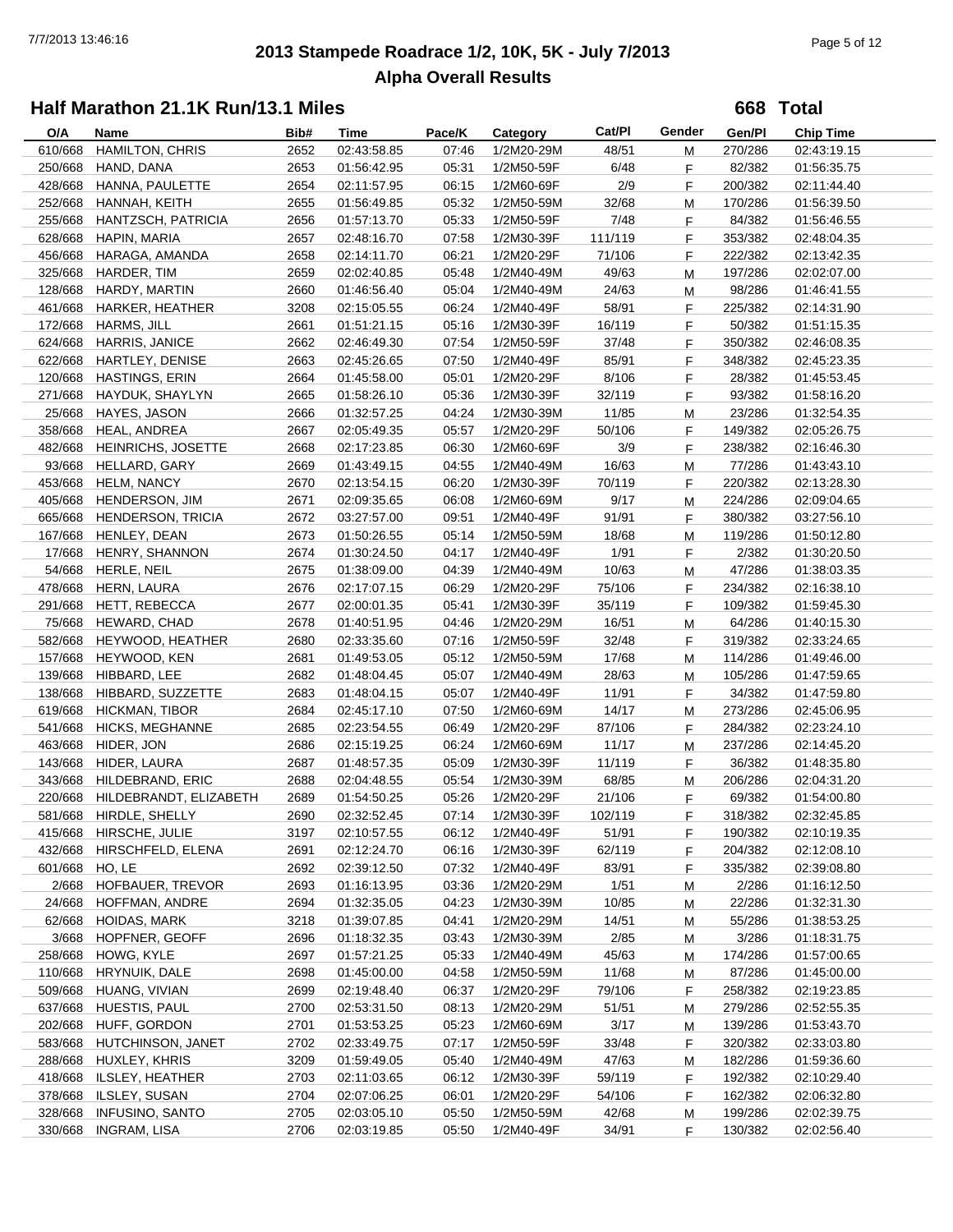# **2013 Stampede Roadrace 1/2, 10K, 5K - July 7/2013** 7/7/2013 13:46:17 Page 6 of 12 **Alpha Overall Results**

**668 Total**

| O/A     | Name                     | Bib# | Time        | Pace/K | Category   | Cat/PI  | Gender | Gen/Pl  | <b>Chip Time</b> |
|---------|--------------------------|------|-------------|--------|------------|---------|--------|---------|------------------|
| 347/668 | <b>IRVING, SHELLEY</b>   | 2707 | 02:05:03.85 | 05:55  | 1/2M30-39F | 41/119  | F      | 141/382 | 02:04:01.45      |
| 210/668 | <b>IRWIN, KRISTINE</b>   | 2708 | 01:54:13.95 | 05:24  | 1/2M20-29F | 19/106  | F      | 64/382  | 01:53:52.80      |
| 609/668 | ISHIKAWA, YOKO           | 3188 | 02:43:20.50 | 07:44  | 1/2M40-49F | 84/91   | F      | 340/382 | 02:43:13.00      |
| 9/668   | JACOBS, ANDREW           | 2709 | 01:27:00.75 | 04:07  | 1/2M20-29M | 4/51    | M      | 9/286   | 01:26:55.70      |
| 18/668  | JACOBS, BRAD             | 2710 | 01:30:35.20 | 04:17  | 1/2M40-49M | 2/63    | M      | 16/286  | 01:30:32.95      |
| 295/668 | JAKHURA, JACK            | 2711 | 02:00:12.45 | 05:41  | 1/2M50-59M | 38/68   | M      | 185/286 | 02:00:04.30      |
| 261/668 | JAMIESON, KYLA           | 2712 | 01:57:46.55 | 05:34  | 1/2M20-29F | 28/106  | F.     | 86/382  | 01:57:23.50      |
| 387/668 | JOHNSON, BRETT           | 2718 | 02:07:50.45 | 06:03  | 1/2M30-39M | 72/85   | М      | 219/286 | 02:07:32.90      |
| 146/668 | JOHNSON, CONNIE          | 2719 | 01:49:08.05 | 05:10  | 1/2M50-59F | 3/48    | F.     | 37/382  | 01:49:03.30      |
| 388/668 | JOHNSON, MICHELLE        | 2721 | 02:07:50.80 | 06:03  | 1/2M30-39F | 49/119  | F      | 169/382 | 02:07:34.55      |
| 613/668 | JOHNSTON, ADAM           | 2722 | 02:44:26.65 | 07:47  | 1/2M20-29M | 49/51   | M      | 271/286 | 02:43:51.05      |
| 588/668 | JOHNSTON, KATE           | 2723 | 02:34:59.70 | 07:20  | 1/2M20-29F | 98/106  | F      | 324/382 | 02:34:48.55      |
| 144/668 | JOHNSTON, ROB            | 2724 | 01:48:58.80 | 05:09  | 1/2M20-29M | 21/51   | M      | 108/286 | 01:48:21.15      |
| 555/668 | JONASSEN, SHANTELLE      | 2725 | 02:25:41.60 | 06:54  | 1/2M19&UF  | 7/9     | F      | 294/382 | 02:25:27.55      |
| 203/668 | JONES, BERNIE            | 2726 | 01:53:53.35 | 05:23  | 1/2M50-59M | 24/68   | М      | 140/286 | 01:53:44.30      |
| 161/668 | JONES, RACHEL            | 3205 | 01:50:01.75 | 05:12  | 1/2M30-39F | 13/119  | F      | 44/382  | 01:49:52.20      |
| 641/668 | JOR, EDMUND              | 3080 | 02:55:36.65 | 08:19  | 1/2M50-59M | 66/68   | м      | 280/286 | 02:54:53.30      |
| 420/668 | JORGENSEN, DALE          | 2728 | 02:11:17.25 | 06:13  | 1/2M50-59F | 16/48   | F.     | 193/382 | 02:10:57.30      |
| 590/668 | KAI, JUNKO               | 2729 | 02:36:44.60 | 07:25  | 1/2M40-49F | 78/91   | F      | 325/382 | 02:36:36.70      |
| 309/668 | KALSI, JARNAIL           | 2730 | 02:01:22.55 | 05:45  | 1/2M30-39M | 66/85   | M      | 192/286 | 02:01:21.40      |
| 626/668 | KANE, AMANDA             | 2731 | 02:47:01.15 | 07:54  | 1/2M20-29F | 105/106 | F      | 352/382 | 02:46:37.90      |
| 108/668 | KEIL, KATHY              | 3220 | 01:44:49.30 | 04:58  | 1/2M40-49F | 8/91    | F.     | 23/382  | 01:44:41.50      |
| 505/668 | <b>KELLOCK, KATHLEEN</b> | 2736 | 02:19:41.00 | 06:37  | 1/2M40-49F | 62/91   | F      | 254/382 | 02:19:36.70      |
| 68/668  | KEMP, JULIE              | 2738 | 01:40:04.40 | 04:44  | 1/2M40-49F | 2/91    | F.     | 9/382   | 01:39:55.20      |
| 221/668 | <b>KEMPF, JESSICA</b>    | 2739 |             | 05:26  | 1/2M20-29F | 22/106  |        | 70/382  | 01:54:41.10      |
|         |                          |      | 01:54:50.60 |        |            |         | F      |         |                  |
| 568/668 | <b>KENNY, JAMES</b>      | 3204 | 02:29:47.90 | 07:05  | 1/2M50-59M | 59/68   | М      | 262/286 | 02:29:13.25      |
| 284/668 | <b>KERSHAW, DEB</b>      | 2740 | 01:59:17.25 | 05:39  | 1/2M30-39F | 34/119  | F      | 104/382 | 01:59:10.40      |
| 265/668 | KIEFER, KRYSTINA         | 2742 | 01:57:53.25 | 05:35  | 1/2M20-29F | 29/106  | F      | 88/382  | 01:57:39.60      |
| 58/668  | KIELBASINSKI, MATTHEW    | 2743 | 01:38:39.25 | 04:40  | 1/2M20-29M | 13/51   | M      | 51/286  | 01:38:37.60      |
| 79/668  | KINNIE, NICHOLAS         | 2744 | 01:41:51.70 | 04:49  | 1/2M19&UM  | 2/2     | М      | 67/286  | 01:41:40.00      |
| 531/668 | KNOOP, JANELLE           | 2749 | 02:22:28.00 | 06:45  | 1/2M19&UF  | 6/9     | F      | 275/382 | 02:21:50.05      |
| 597/668 | KNOX, BONNIE             | 2750 | 02:37:53.90 | 07:29  | 1/2M30-39F | 105/119 | F      | 332/382 | 02:37:13.30      |
| 236/668 | KOLT, OWEN               | 3203 | 01:55:55.30 | 05:29  | 1/2M40-49M | 43/63   | м      | 163/286 | 01:55:18.25      |
| 397/668 | KOPEC, ALYSHA            | 2752 | 02:08:33.40 | 06:05  | 1/2M20-29F | 59/106  | F      | 177/382 | 02:08:12.05      |
| 553/668 | KORNELSON, BRAD          | 3177 | 02:24:48.50 | 06:51  | 1/2M20-29M | 46/51   | M      | 260/286 | 02:24:01.85      |
| 245/668 | <b>KRUPPI, BRENDA</b>    | 2754 | 01:56:23.30 | 05:30  | 1/2M40-49F | 19/91   | F      | 79/382  | 01:55:58.00      |
| 392/668 | KUJAWA, LUCIA            | 2756 | 02:08:25.00 | 06:05  | 1/2M40-49F | 47/91   | F      | 173/382 | 02:08:00.35      |
| 393/668 | KUJAWA, THOMAS           | 2757 | 02:08:25.30 | 06:05  | 1/2M40-49M | 53/63   | M      | 220/286 | 02:08:01.65      |
|         | 82/668 KUSYK, JUSTIN     | 2759 | 01:42:14.45 | 04:50  | 1/2M20-29M | 17/51   | M      | 69/286  | 01:42:11.05      |
|         | 321/668 KWAN, MOCHUNG    | 2760 | 02:02:29.20 | 05.48  | 1/2M40-49F | 30/91   | F.     | 125/382 | 02:02:12.30      |
| 334/668 | KWON, YOUNG-MI           | 2761 | 02:03:58.60 | 05:52  | 1/2M40-49F | 35/91   | F.     | 133/382 | 02:03:30.60      |
| 176/668 | KWONG, MARY              | 2762 | 01:51:51.45 | 05:18  | 1/2M20-29F | 18/106  | F.     | 54/382  | 01:51:34.30      |
| 534/668 | LABELLA, CHRISTINE       | 2763 | 02:22:31.75 | 06:45  | 1/2M30-39F | 91/119  | F.     | 277/382 | 02:21:43.20      |
|         | 268/668 LACZO, ROXANNE   | 2764 | 01:58:18.50 | 05:36  | 1/2M30-39F | 30/119  | F.     | 90/382  | 01:58:05.85      |
|         | 267/668 LALONDE, BRIAN   | 3193 | 01:58:01.65 | 05:35  | 1/2M50-59M | 34/68   | M      | 178/286 | 01:57:30.15      |
| 360/668 | LAM, JESSICA             | 2765 | 02:05:52.35 | 05:57  | 1/2M20-29F | 51/106  | F.     | 150/382 | 02:05:27.35      |
| 636/668 | LANDY, CAROLYNN          | 2766 | 02:53:00.55 | 08:11  | 1/2M30-39F | 113/119 | F.     | 358/382 | 02:52:29.30      |
| 635/668 | LANDY, CINDY             | 2767 | 02:52:59.65 | 08:11  | 1/2M30-39F | 112/119 | F.     | 357/382 | 02:52:28.00      |
| 489/668 | LAROCQUE, AMANDA         | 2768 | 02:18:29.55 | 06:33  | 1/2M20-29F | 77/106  | F.     | 245/382 | 02:17:42.45      |
| 437/668 | LAU, PO TO BENEDI        | 2769 | 02:12:50.55 | 06:17  | 1/2M30-39M | 75/85   | M      | 230/286 | 02:12:12.90      |
| 363/668 | LAUSEN, BRENDA           | 2770 | 02:06:03.85 | 05:58  | 1/2M40-49F | 39/91   | F      | 152/382 | 02:05:41.85      |
| 241/668 | LAW, LACEY               | 2771 | 01:56:11.80 | 05:30  | 1/2M30-39F | 26/119  | F      | 78/382  | 01:55:42.55      |
|         | 118/668 LAZORKO, ROBERT  | 2772 | 01:45:43.45 | 05:00  | 1/2M30-39M | 35/85   | M      | 92/286  | 01:45:33.95      |
| 368/668 | LEE, DENNIS              | 2775 | 02:06:23.55 | 05:59  | 1/2M60-69M | 7/17    | м      | 214/286 | 02:06:01.20      |
|         | 539/668 LEE, JENNIFER    | 2776 | 02:23:40.60 | 06:48  | 1/2M20-29F | 85/106  | F.     | 282/382 | 02:22:56.25      |
|         | 599/668 LEE, TERRY       | 2777 | 02:38:20.25 | 07:30  | 1/2M50-59F | 35/48   | F.     | 334/382 | 02:37:41.40      |
|         | 484/668 LEECH, BONNIE    | 2778 | 02:17:39.80 | 06:31  | 1/2M50-59F | 21/48   | F      | 240/382 | 02:17:36.85      |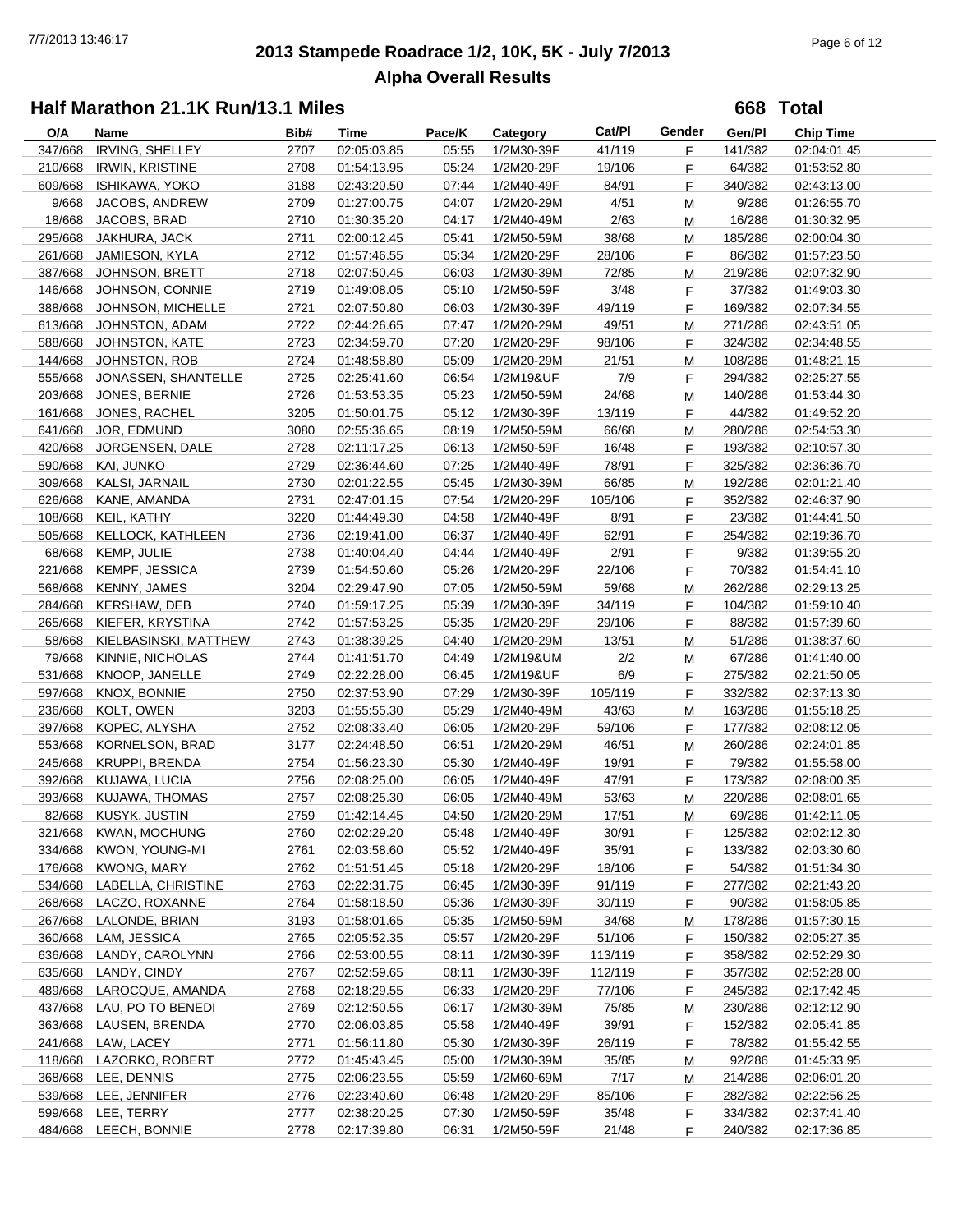# **2013 Stampede Roadrace 1/2, 10K, 5K - July 7/2013** 7/7/2013 13:46:17 Page 7 of 12 **Alpha Overall Results**

**668 Total**

| O/A     | Name                      | Bib# | Time        | Pace/K | Category   | Cat/PI  | Gender | Gen/Pl  | <b>Chip Time</b> |
|---------|---------------------------|------|-------------|--------|------------|---------|--------|---------|------------------|
| 204/668 | LESLIE, KEVIN             | 2779 | 01:53:53.35 | 05:23  | 1/2M50-59M | 25/68   | М      | 141/286 | 01:53:44.80      |
| 452/668 | LEVEQUE, PETER            | 2780 | 02:13:52.20 | 06:20  | 1/2M50-59M | 51/68   | М      | 233/286 | 02:13:33.50      |
| 185/668 | LIBAL, MICHAL             | 2782 | 01:52:33.30 | 05:20  | 1/2M40-49M | 35/63   | М      | 129/286 | 01:52:18.05      |
| 386/668 | LIBIN, THU                | 2783 | 02:07:44.25 | 06:03  | 1/2M40-49F | 46/91   | F      | 168/382 | 02:07:03.00      |
| 587/668 | LIM, ARNIOLD              | 2784 | 02:34:58.80 | 07:20  | 1/2M50-59M | 60/68   | М      | 264/286 | 02:34:54.95      |
| 645/668 | LIM, MARISSA              | 2785 | 02:58:27.30 | 08:27  | 1/2M50-59F | 41/48   | F      | 363/382 | 02:58:19.20      |
| 34/668  | LIM, SU-CHONG             | 3199 | 01:35:08.85 | 04:30  | 1/2M60-69M | 1/17    | M      | 31/286  | 01:35:05.40      |
| 337/668 | LOKANC, SABINA            | 3185 | 02:04:11.25 | 05:53  | 1/2M40-49F | 36/91   | F      | 135/382 | 02:03:51.40      |
| 625/668 | LOMHEIM, KRIS             | 2787 | 02:46:57.00 | 07:54  | 1/2M40-49F | 86/91   | F      | 351/382 | 02:46:15.55      |
| 151/668 | LONCAN, NATALIE           | 2788 | 01:49:36.25 | 05:11  | 1/2M20-29F | 12/106  | F      | 41/382  | 01:48:37.60      |
| 522/668 | LONG, MICHAEL             | 2789 | 02:21:26.15 | 06:42  | 1/2M40-49M | 60/63   | М      | 255/286 | 02:20:14.30      |
| 183/668 | LOVE, RICHELLE            | 2790 | 01:52:21.40 | 05:19  | 1/2M30-39F | 18/119  | F      | 55/382  | 01:52:02.05      |
| 356/668 | LUND, TERRY               | 2792 | 02:05:47.95 | 05:57  | 1/2M50-59M | 44/68   |        | 209/286 | 02:05:34.35      |
| 653/668 | LUZIO, RACHEL             | 2793 |             | 09:24  | 1/2M30-39F |         | М      | 370/382 |                  |
|         |                           |      | 03:18:37.00 |        |            | 116/119 | F      |         | 03:18:31.60      |
| 400/668 | LYLE, DIANNE              | 2794 | 02:08:37.85 | 06:05  | 1/2M40-49F | 49/91   | F      | 180/382 | 02:08:04.35      |
| 548/668 | MACAULAY, KAT             | 2796 | 02:24:31.30 | 06:50  | 1/2M20-29F | 90/106  | F      | 290/382 | 02:24:24.65      |
| 116/668 | MACDONALD, ANGELA         | 2798 | 01:45:34.65 | 05:00  | 1/2M40-49F | 10/91   | F      | 26/382  | 01:45:22.90      |
| 182/668 | MACDONALD, ERNIE          | 2799 | 01:52:20.50 | 05:19  | 1/2M50-59M | 21/68   | М      | 128/286 | 01:51:55.65      |
| 254/668 | MACDONALD, JAIME          | 2800 | 01:56:53.10 | 05:32  | 1/2M30-39F | 29/119  | F      | 83/382  | 01:56:37.15      |
| 519/668 | MACDONALD, JOSEPH         | 2801 | 02:21:05.55 | 06:41  | 1/2M50-59M | 58/68   | М      | 253/286 | 02:20:43.35      |
| 91/668  | MACDONALD, MEREDITH       | 2802 | 01:43:46.85 | 04:55  | 1/2M20-29F | 5/106   | F      | 16/382  | 01:43:31.90      |
| 580/668 | MACKENZIE, LINDSAY        | 2805 | 02:32:50.00 | 07:14  | 1/2M30-39F | 101/119 | F      | 317/382 | 02:32:01.35      |
| 572/668 | MACLACHLAN, KYLA          | 3186 | 02:30:47.15 | 07:08  | 1/2M30-39F | 99/119  | F      | 310/382 | 02:30:41.10      |
| 238/668 | MACLAREN, PATRICIA        | 2807 | 01:55:59.65 | 05:29  | 1/2M40-49F | 17/91   | F.     | 75/382  | 01:55:32.50      |
| 441/668 | <b>MAGNUSSON, ERIC</b>    | 2811 | 02:13:05.00 | 06:18  | 1/2M20-29M | 40/51   | М      | 231/286 | 02:12:16.45      |
| 205/668 | MAH, KEVIN                | 2812 | 01:53:58.00 | 05:24  | 1/2M30-39M | 50/85   | М      | 142/286 | 01:53:45.45      |
| 468/668 | MAK, ANITA                | 2813 | 02:15:40.40 | 06:25  | 1/2M30-39F | 73/119  | F      | 228/382 | 02:14:56.75      |
| 208/668 | MALTSEV, MICHAEL          | 2814 | 01:54:10.60 | 05:24  | 1/2M30-39M | 52/85   | М      | 145/286 | 01:54:09.60      |
| 513/668 | MALVIN, CANDICE           | 2815 | 02:20:15.15 | 06:38  | 1/2M20-29F | 82/106  | F      | 262/382 | 02:19:29.35      |
| 317/668 | MANN, DON                 | 2816 | 02:02:07.00 | 05:47  | 1/2M60-69M | 5/17    | М      | 196/286 | 02:01:51.20      |
| 13/668  | MANNING, LINDSAY          | 2817 | 01:28:43.15 | 04:12  | 1/2M20-29F | 1/106   | F      | 1/382   | 01:28:43.10      |
| 156/668 | MARONESE, NICOLE          | 2819 | 01:49:49.20 | 05:12  | 1/2M20-29F | 13/106  | F      | 43/382  | 01:49:31.55      |
| 377/668 | MARR, TIFFANY             | 3190 |             | 06:01  | 1/2M30-39F | 48/119  |        |         |                  |
|         |                           |      | 02:07:00.15 |        |            |         | F      | 161/382 | 02:06:26.95      |
| 427/668 | MARRA, ELIZABETH          | 2820 | 02:11:55.70 | 06:15  | 1/2M30-39F | 61/119  | F      | 199/382 | 02:11:32.25      |
| 557/668 | MARSHALL, BRENDA          | 3213 | 02:26:01.65 | 06:55  | 1/2M40-49F | 71/91   | F      | 296/382 | 02:25:30.40      |
| 306/668 | MARTENS, LISA             | 2821 | 02:01:00.75 | 05:44  | 1/2M20-29F | 40/106  | F      | 116/382 | 02:00:29.10      |
| 357/668 | MASKER, KIMBERLY          | 2823 | 02:05:48.20 | 05:57  | 1/2M30-39F | 45/119  | F      | 148/382 | 02:05:27.50      |
| 60/668  | MASSIMO, RUDY             | 2824 | 01:38:59.15 | 04:41  | 1/2M50-59M | 3/68    | M      | 53/286  | 01:38:57.45      |
|         | 414/668 MATSUMOTO, CARRIE | 2825 | 02:10:46.60 | 06:11  | 1/2M30-39F | 57/119  |        | 189/382 | 02:10:35.25      |
|         | 422/668 MAURICE, KATELYNN | 2827 | 02:11:23.05 | 06:13  | 1/2M20-29F | 63/106  | F      | 195/382 | 02:11:08.20      |
| 443/668 | MCCALLUM, SHELLEY         | 2828 | 02:13:16.15 | 06:18  | 1/2M30-39F | 66/119  | F      | 212/382 | 02:12:53.80      |
| 419/668 | MCCANN, BRIAN             | 2829 | 02:11:11.85 | 06:13  | 1/2M50-59M | 49/68   | М      | 227/286 | 02:10:35.95      |
| 77/668  | MCCUTCHAN, WILSON         | 2831 | 01:41:24.90 | 04:48  | 1/2M30-39M | 28/85   | М      | 65/286  | 01:40:50.35      |
| 299/668 | MCDIARMID, ERIN           | 2832 | 02:00:35.00 | 05:42  | 1/2M30-39F | 38/119  | F.     | 113/382 | 02:00:14.95      |
| 303/668 | MCGIVERN, LEN             | 2835 | 02:00:50.55 | 05:43  | 1/2M50-59M | 40/68   | М      | 190/286 | 02:00:20.80      |
| 569/668 | <b>MCGURK, HEATHER</b>    | 2837 | 02:29:48.05 | 07:05  | 1/2M40-49F | 72/91   | F      | 307/382 | 02:29:10.40      |
| 95/668  | <b>MCINNIS, GERARD</b>    | 2838 | 01:43:58.90 | 04:55  | 1/2M50-59M | 10/68   | M      | 78/286  | 01:43:44.65      |
| 287/668 | MCINTOSH, ERIN            | 2839 | 01:59:47.50 | 05:40  | 1/2M20-29F | 36/106  | F.     | 106/382 | 01:59:21.55      |
| 219/668 | MCKENNA, RICHARD          | 2841 | 01:54:46.95 | 05:26  | 1/2M50-59M | 28/68   | М      | 151/286 | 01:54:43.90      |
| 192/668 | MCLAREN, DUNCAN           | 2843 | 01:53:29.50 | 05:22  | 1/2M30-39M | 49/85   | М      | 133/286 | 01:53:24.20      |
| 335/668 | MCLEAN, HEATHER           | 2844 | 02:04:06.30 | 05:52  | 1/2M20-29F | 46/106  | F.     | 134/382 | 02:03:45.65      |
| 404/668 | MCLELLAN, LLOYD           | 2845 | 02:09:30.90 | 06:08  | 1/2M30-39M | 74/85   | М      | 223/286 | 02:08:50.30      |
| 249/668 | MCLEOD, KATHERINE         | 2846 | 01:56:35.05 | 05:31  | 1/2M30-39F | 28/119  | F.     | 81/382  | 01:55:52.10      |
| 591/668 | MCLEOD, MELANIE           | 2847 | 02:36:46.40 | 07:25  | 1/2M40-49F | 79/91   | F      | 326/382 | 02:36:17.85      |
| 459/668 | <b>MCMULLEN, CHRIS</b>    | 2848 | 02:14:54.50 | 06:23  | 1/2M20-29M | 41/51   | М      | 236/286 | 02:14:11.05      |
| 195/668 | MCNICHOL, PETER           | 2849 | 01:53:33.75 | 05:22  | 1/2M50-59M | 22/68   |        | 135/286 | 01:52:43.05      |
| 339/668 | MCNULTY, TRACY            | 2850 |             |        |            |         | М      |         |                  |
|         |                           |      | 02:04:16.20 | 05:53  | 1/2M30-39F | 39/119  | F.     | 136/382 | 02:03:57.25      |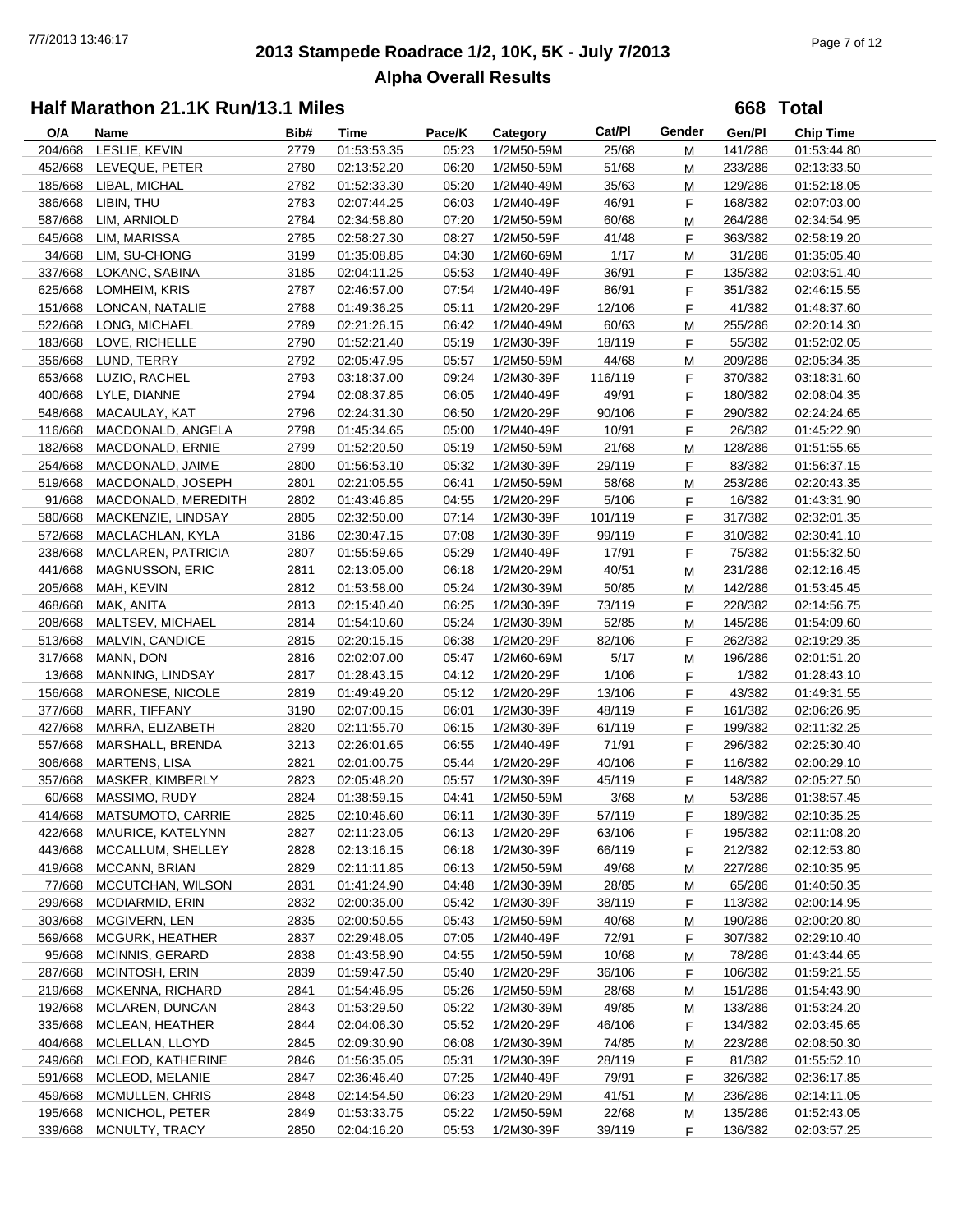# **2013 Stampede Roadrace 1/2, 10K, 5K - July 7/2013** 7/7/2013 13:46:18 Page 8 of 12 **Alpha Overall Results**

**668 Total**

| O/A     | Name                     | Bib# | Time        | Pace/K | Category   | Cat/PI  | Gender | Gen/Pl  | <b>Chip Time</b> |
|---------|--------------------------|------|-------------|--------|------------|---------|--------|---------|------------------|
| 595/668 | MEDWID, BARB             | 2852 | 02:37:29.05 | 07:27  | 1/2M40-49F | 81/91   | F      | 330/382 | 02:36:59.20      |
| 226/668 | <b>MERKOWSKY, MARK</b>   | 2853 | 01:55:04.55 | 05:27  | 1/2M50-59M | 29/68   | М      | 155/286 | 01:54:50.20      |
| 440/668 | MEYER, JULIE             | 2854 | 02:13:00.15 | 06:18  | 1/2M30-39F | 64/119  | F      | 210/382 | 02:12:42.50      |
| 298/668 | MICHAUD, DANIELLE        | 2855 | 02:00:34.85 | 05:42  | 1/2M30-39F | 37/119  | F      | 112/382 | 02:00:14.90      |
| 407/668 | MICHAUD, LYNN            | 2856 | 02:09:38.55 | 06:08  | 1/2M30-39F | 54/119  | F      | 183/382 | 02:09:13.60      |
| 416/668 | MIERAU, CAM              | 2857 | 02:10:57.65 | 06:12  | 1/2M40-49M | 54/63   | M      | 226/286 | 02:10:18.90      |
| 385/668 | MIERAU, TAMMY            | 2858 | 02:07:44.00 | 06:03  | 1/2M40-49F | 45/91   | F      | 167/382 | 02:07:04.15      |
| 212/668 | MILBURY, DAWSON          | 2859 | 01:54:22.15 | 05:25  | 1/2M50-59M | 26/68   | М      | 147/286 | 01:54:05.60      |
| 173/668 | MIRHADY, BRENNA          | 2860 | 01:51:25.00 | 05:16  | 1/2M20-29F | 16/106  | F      | 51/382  | 01:51:10.95      |
| 135/668 | MISFELDT, DAVID          | 2861 | 01:47:30.80 | 05:05  | 1/2M50-59M | 15/68   | М      | 103/286 | 01:47:28.80      |
| 314/668 | MOISAN, CHRISTOPHER      | 2866 | 02:01:54.90 | 05:46  | 1/2M30-39M | 67/85   | M      | 194/286 | 02:01:46.95      |
| 586/668 | MOOIJ, ANGIE             | 2868 | 02:34:20.85 | 07:18  | 1/2M40-49F | 77/91   | F      | 323/382 | 02:34:14.35      |
| 193/668 | MOONEY, SEAN             | 2869 | 01:53:32.40 | 05:22  | 1/2M40-49M | 36/63   | M      | 134/286 | 01:53:15.15      |
| 43/668  | MOORE, DARRYL            | 2870 | 01:36:37.35 | 04:34  | 1/2M30-39M | 16/85   | М      | 39/286  | 01:36:19.20      |
| 465/668 | MOORE, DEREK             | 2871 | 02:15:23.05 | 06:24  | 1/2M20-29M | 42/51   |        | 238/286 | 02:14:54.25      |
| 179/668 | MOORE, NICK              | 2872 | 01:52:07.60 | 05:18  | 1/2M40-49M | 34/63   | М      | 125/286 |                  |
|         |                          |      |             |        |            |         | М      |         | 01:51:52.40      |
| 112/668 | MORIN, JUSTIN            | 2874 | 01:45:01.95 | 04:58  | 1/2M20-29M | 20/51   | м      | 88/286  | 01:44:24.05      |
| 429/668 | MOULT, PHILIPA JANE      | 2877 | 02:12:12.15 | 06:15  | 1/2M50-59F | 17/48   | F      | 201/382 | 02:11:27.75      |
| 141/668 | MOYNIHAN, PAUL           | 2878 | 01:48:24.45 | 05:08  | 1/2M40-49M | 29/63   | M      | 106/286 | 01:48:07.00      |
| 279/668 | MULVIHILL, TERRY         | 2880 | 01:58:58.55 | 05:38  | 1/2M50-59M | 35/68   | M      | 179/286 | 01:58:08.65      |
| 372/668 | MUNRO, TANIS             | 2881 | 02:06:46.55 | 06:00  | 1/2M20-29F | 53/106  | F      | 157/382 | 02:06:26.30      |
| 201/668 | MURPHY, KELLY            | 2882 | 01:53:51.90 | 05:23  | 1/2M40-49F | 15/91   | F.     | 63/382  | 01:53:46.10      |
| 409/668 | MURPHY, KYLA             | 2883 | 02:10:18.55 | 06:10  | 1/2M20-29F | 61/106  | F      | 185/382 | 02:09:33.25      |
| 6/668   | MURRAY, RYAN             | 2884 | 01:24:19.00 | 03:59  | 1/2M30-39M | 3/85    | M      | 6/286   | 01:24:18.10      |
| 512/668 | MURSCHELL, AMY           | 2885 | 02:20:00.65 | 06:38  | 1/2M20-29F | 81/106  | F      | 261/382 | 02:19:38.45      |
| 373/668 | <b>MYERS, HEATHER</b>    | 2886 | 02:06:54.90 | 06:00  | 1/2M30-39F | 47/119  | F      | 158/382 | 02:06:19.45      |
| 648/668 | NARDONE, CRAIG           | 2888 | 03:05:03.60 | 08:46  | 1/2M60-69M | 15/17   | M      | 283/286 | 03:04:54.30      |
| 102/668 | NEUFELD, CARMEN          | 2890 | 01:44:26.65 | 04:57  | 1/2M30-39F | 7/119   | F      | 20/382  | 01:44:14.40      |
| 594/668 | NIELSON, TRACIE          | 2891 | 02:37:23.35 | 07:27  | 1/2M30-39F | 104/119 | F      | 329/382 | 02:36:47.65      |
| 417/668 | NIK, SALOOMEH            | 2892 | 02:11:01.60 | 06:12  | 1/2M30-39F | 58/119  | F      | 191/382 | 02:10:38.85      |
| 345/668 | NILSSON, LAURA           | 2893 | 02:04:57.90 | 05:55  | 1/2M20-29F | 47/106  | F      | 139/382 | 02:04:23.25      |
| 46/668  | NISCAK, DAVID            | 3216 | 01:37:01.55 | 04:35  | 1/2M30-39M | 19/85   | М      | 42/286  | 01:36:40.65      |
| 640/668 | NIVEN, REBECCA           | 2895 | 02:55:36.45 | 08:19  | 1/2M19&UF  | 9/9     | F      | 361/382 | 02:55:22.10      |
| 620/668 | NIXON, CHAD              | 2896 | 02:45:17.85 | 07:50  | 1/2M30-39M | 84/85   | М      | 274/286 | 02:45:08.95      |
| 621/668 | NIXON, LAURA             | 2897 | 02:45:18.15 | 07:50  | 1/2M30-39F | 109/119 | F      | 347/382 | 02:45:09.45      |
| 55/668  | NOAD, JON                | 2898 | 01:38:12.20 | 04:39  | 1/2M40-49M | 11/63   | M      | 48/286  | 01:38:07.95      |
| 246/668 | O, AKIN                  | 2899 | 01:56:26.75 | 05:31  | 1/2M30-39M | 60/85   | M      | 167/286 | 01:56:05.05      |
| 178/668 | O'GRADY, PAUL            | 2900 | 01:51:59.50 | 05:18  | 1/2M30-39M | 46/85   | M      | 124/286 | 01:51:24.85      |
|         | 324/668 OGRODNIK, OKSANA | 2901 | 02:02:40.45 | 05:48  | 1/2M20-29F | 44/106  | F      | 128/382 | 02:02:38.00      |
|         | 186/668 OLAR, JENIFER    | 2902 | 01:52:36.55 | 05:20  | 1/2M40-49F | 13/91   | F.     | 57/382  | 01:52:33.70      |
| 493/668 | OLDFIELD, BILL           | 2903 | 02:18:45.40 | 06:34  | 1/2M50-59M | 54/68   | М      | 246/286 | 02:18:06.40      |
| 593/668 | OLDFIELD, MARILYN        | 2904 | 02:37:12.15 | 07:27  | 1/2M60-69F | 6/9     | F      | 328/382 | 02:36:34.50      |
| 64/668  | ONG, SIMON               | 2905 | 01:39:09.35 | 04:41  | 1/2M20-29M | 15/51   | M      | 57/286  | 01:39:07.00      |
| 1/668   | ONSARE, BERNARD          | 3201 | 01:16:13.70 | 03:36  | 1/2M30-39M | 1/85    | M      | 1/286   | 01:16:12.65      |
| 483/668 | ORLESKY, KIM             | 2906 | 02:17:28.45 | 06:30  | 1/2M30-39F | 76/119  | F      | 239/382 | 02:16:55.50      |
| 27/668  | ORR, CASSANDRA           | 2907 | 01:33:08.15 | 04:24  | 1/2M19&UF  | 1/9     | F.     | 3/382   | 01:33:06.90      |
| 651/668 | OTTO, JULIE              | 2908 | 03:14:31.95 | 09:13  | 1/2M40-49F | 89/91   | F      | 368/382 | 03:14:27.30      |
| 127/668 | <b>OUIMET, ROBERT</b>    | 2909 | 01:46:46.35 | 05:03  | 1/2M40-49M | 23/63   | M      | 97/286  | 01:46:44.55      |
| 214/668 | OVEREND, BILL            | 2910 | 01:54:29.45 | 05:25  | 1/2M50-59M | 27/68   | М      | 148/286 | 01:53:48.90      |
| 137/668 | OWEL, THEO               | 2911 | 01:47:39.55 | 05:06  | 1/2M50-59M | 16/68   | М      | 104/286 | 01:47:36.35      |
| 520/668 | OWEN, DAVE               | 2912 | 02:21:21.90 | 06:41  | 1/2M40-49M | 59/63   | M      | 254/286 | 02:20:49.35      |
| 530/668 | <b>OWENS, CATHRYN</b>    | 2913 | 02:22:18.75 | 06:44  | 1/2M40-49F | 67/91   | F      | 274/382 | 02:21:45.85      |
| 491/668 | OXLEY, LAURA             | 2914 | 02:18:42.30 | 06:34  | 1/2M30-39F | 79/119  | F      | 247/382 | 02:18:06.35      |
| 300/668 | PARKER, DANIEL           | 2917 | 02:00:39.70 | 05:43  | 1/2M50-59M | 39/68   | М      | 187/286 | 02:00:26.50      |
| 604/668 | PARKER, DAWN             | 2514 | 02:41:48.50 | 07:40  | 1/2M50-59F | 36/48   | F      | 337/382 | 02:41:11.85      |
| 40/668  | PARKER, GILES            | 2918 | 01:35:49.80 | 04:32  | 1/2M60-69M | 2/17    | М      | 36/286  | 01:35:41.55      |
| 292/668 | PARKER, JIM              | 2919 | 02:00:07.05 | 05:41  | 1/2M50-59M | 36/68   | М      | 183/286 | 01:59:51.25      |
|         |                          |      |             |        |            |         |        |         |                  |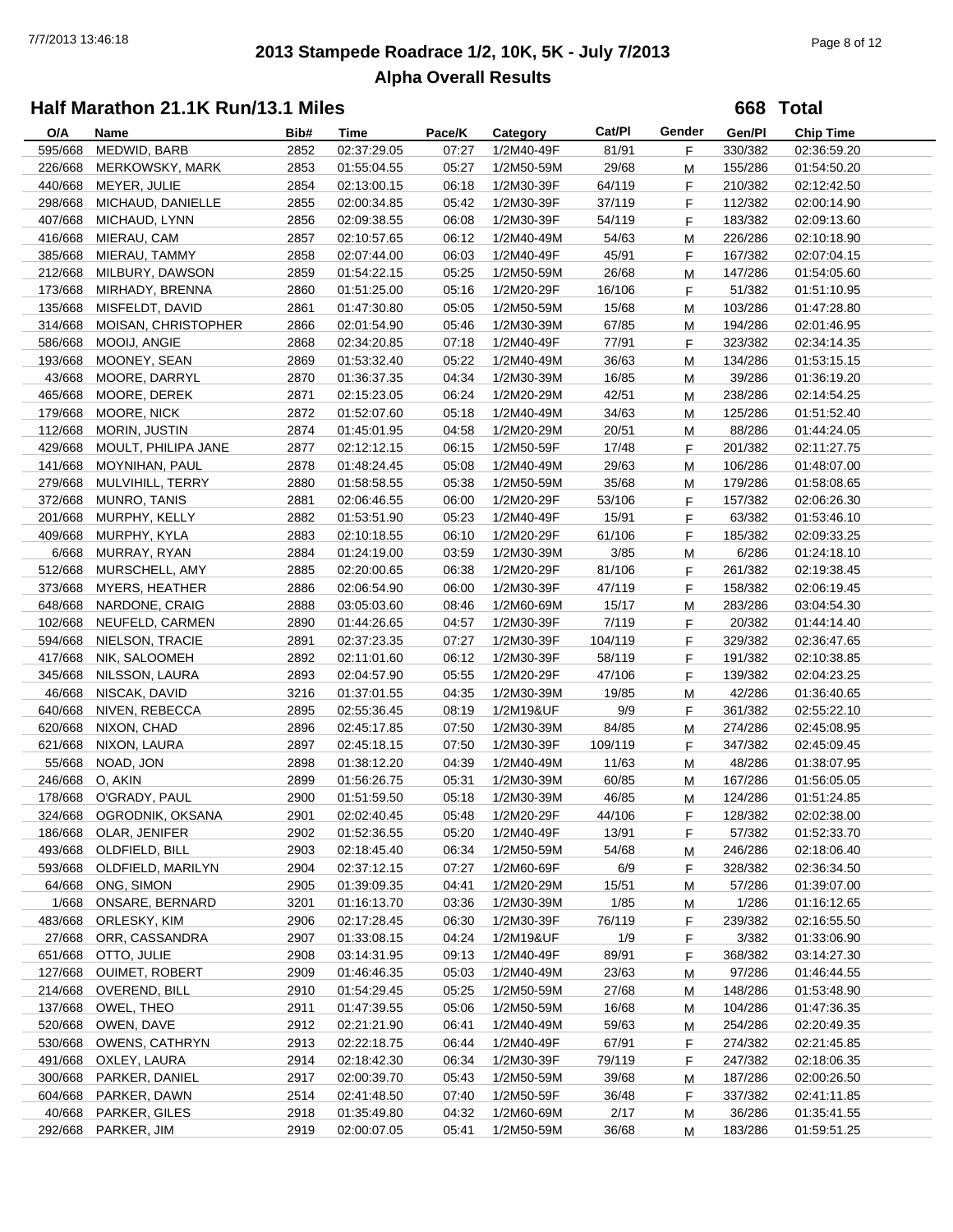# **2013 Stampede Roadrace 1/2, 10K, 5K - July 7/2013** 7/7/2013 13:46:18 Page 9 of 12 **Alpha Overall Results**

**668 Total**

| O/A                | Name                                | Bib# | Time                       | Pace/K | Category                 | Cat/Pl           | Gender | Gen/Pl             | <b>Chip Time</b> |  |
|--------------------|-------------------------------------|------|----------------------------|--------|--------------------------|------------------|--------|--------------------|------------------|--|
| 230/668            | PARSONS, BRANDON                    | 2920 | 01:55:20.90                | 05:28  | 1/2M20-29M               | 28/51            | M      | 158/286            | 01:55:05.70      |  |
| 369/668            | PARSONS, KATHERINE                  | 2921 | 02:06:31.15                | 05:59  | 1/2M20-29F               | 52/106           | F.     | 155/382            | 02:06:15.40      |  |
| 455/668            | PATTERSON, JACK                     | 2922 | 02:14:11.20                | 06:21  | 1/2M50-59M               | 52/68            | M      | 234/286            | 02:13:30.80      |  |
| 341/668            | PATTERSON, MATTHEW                  | 2924 | 02:04:30.85                | 05:54  | 1/2M20-29M               | 37/51            | M      | 204/286            | 02:03:50.90      |  |
| 477/668            | PATTERSON, SARAH                    | 2925 | 02:17:06.05                | 06:29  | 1/2M30-39F               | 74/119           | F.     | 233/382            | 02:16:25.10      |  |
| 53/668             | PEARCE, ELLEN                       | 2926 | 01:38:06.10                | 04:38  | 1/2M20-29F               | 3/106            | F.     | 7/382              | 01:37:52.55      |  |
| 57/668             | PEARSALL, CHAD                      | 2927 | 01:38:32.40                | 04:40  | 1/2M30-39M               | 22/85            | M      | 50/286             | 01:38:19.70      |  |
| 263/668            | PEDDLE, SHELLAN                     | 2928 | 01:57:51.25                | 05:35  | 1/2M40-49F               | 20/91            | F.     | 87/382             | 01:57:47.65      |  |
|                    |                                     |      |                            |        |                          |                  |        | 281/382            |                  |  |
| 538/668            | PELLE, DIANE                        | 2929 | 02:23:39.25                | 06:48  | 1/2M50-59F               | 28/48            | F.     |                    | 02:22:58.80      |  |
| 168/668            | PENKOFF, CHRISTOPHER                | 2474 | 01:50:47.15                | 05:15  | 1/2M30-39M               | 44/85            | м      | 120/286            | 01:50:42.35      |  |
| 633/668            | PENZO, SHEILA                       | 2931 | 02:50:10.50                | 08:03  | 1/2M50-59F               | 39/48            | F.     | 356/382            | 02:49:39.25      |  |
| 632/668            | PERRY, BRIEN                        | 2933 | 02:49:23.15                | 08:01  | 1/2M50-59M               | 65/68            | M      | 277/286            | 02:48:33.90      |  |
| 631/668            | PERRY, PEGGY                        | 2934 | 02:49:23.05                | 08:01  | 1/2M50-59F               | 38/48            | F.     | 355/382            | 02:48:32.95      |  |
| 556/668            | PETCH, SUE                          | 2935 | 02:25:51.85                | 06:54  | 1/2M60-69F               | 4/9              | F.     | 295/382            | 02:25:24.80      |  |
| 119/668            | PETKAU, JILL                        | 2936 | 01:45:50.60                | 05:00  | 1/2M30-39F               | 8/119            | F.     | 27/382             | 01:45:40.35      |  |
| 52/668             | PETKAU, JUSTIN                      | 2937 | 01:37:51.85                | 04:38  | 1/2M30-39M               | 20/85            | M      | 46/286             | 01:37:42.10      |  |
| 516/668            | PETROVIC, JILL                      | 2938 | 02:20:24.15                | 06:39  | 1/2M30-39F               | 86/119           | F.     | 265/382            | 02:19:35.60      |  |
| 30/668             | PETTER, NICHOLAS                    | 2939 | 01:34:34.40                | 04:28  | 1/2M30-39M               | 13/85            | M      | 27/286             | 01:34:30.55      |  |
| 448/668            | PEYMAN, FAEZEH                      | 2942 | 02:13:36.55                | 06:19  | 1/2M40-49F               | 57/91            | F.     | 217/382            | 02:13:09.65      |  |
| 130/668            | PLATO, COLIN                        | 2945 | 01:47:01.70                | 05:04  | 1/2M40-49M               | 26/63            | M      | 100/286            | 01:46:50.45      |  |
| 274/668            | POLLOCK, SALLY                      | 2947 | 01:58:48.30                | 05:37  | 1/2M20-29F               | 32/106           | F.     | 96/382             | 01:58:39.25      |  |
| 607/668            | POST, COURTNEY                      | 2948 | 02:42:23.85                | 07:41  | 1/2M20-29F               | 100/106          | F.     | 338/382            | 02:41:39.80      |  |
| 177/668            | POTTINGER, DUNCAN                   | 2949 | 01:51:58.60                | 05:18  | 1/2M40-49M               | 33/63            | M      | 123/286            | 01:51:41.05      |  |
| 571/668            | PRITCHETT, PAM                      | 2950 | 02:30:37.75                | 07:08  | 1/2M40-49F               | 73/91            | F.     | 309/382            | 02:30:07.00      |  |
| 313/668            | PROULX, DANIELLE                    | 2951 | 02:01:49.50                | 05:46  | 1/2M40-49F               | 27/91            | F.     | 120/382            | 02:01:29.65      |  |
| 364/668            | PROVENCAL, ANDREW                   | 2952 |                            | 05:58  |                          | 38/51            |        | 212/286            |                  |  |
|                    |                                     |      | 02:06:08.65                |        | 1/2M20-29M               |                  | M      |                    | 02:05:48.60      |  |
| 125/668            | PYE, ERIC                           | 2953 | 01:46:18.85                | 05:02  | 1/2M40-49M               | 22/63            | M      | 95/286             | 01:46:06.80      |  |
| 425/668            | <b>QUAST, DARREN</b>                | 2955 | 02:11:48.70                | 06:14  | 1/2M40-49M               | 55/63            | M      | 228/286            | 02:11:22.75      |  |
| 546/668            | QUAST, KIM                          | 2956 | 02:24:18.70                | 06:50  | 1/2M40-49F               | 69/91            | F.     | 288/382            | 02:23:53.50      |  |
| 10/668             | RADOMSKY, DAVID                     | 2958 | 01:27:40.90                | 04:09  | 1/2M30-39M               | 4/85             | M      | 10/286             | 01:27:27.60      |  |
| 561/668            | RAE, SHARON                         | 2959 | 02:28:11.10                | 07:01  | 1/2M20-29F               | 94/106           | F.     | 300/382            | 02:26:29.85      |  |
| 145/668            | RAKHRA, RANDY                       | 2960 | 01:49:04.75                | 05:10  | 1/2M30-39M               | 39/85            | M      | 109/286            | 01:48:46.05      |  |
| 158/668            | RAMSEY, JASON                       | 2961 | 01:49:55.65                | 05:12  | 1/2M40-49M               | 31/63            | M      | 115/286            | 01:49:48.80      |  |
| 479/668            | RANCIER, LAUREEN                    | 3196 | 02:17:19.20                | 06:30  | 1/2M40-49F               | 59/91            | F      | 235/382            | 02:16:54.00      |  |
| 117/668            | RANDALL, DON                        | 2962 | 01:45:41.35                | 05:00  | 1/2M50-59M               | 13/68            | M      | 91/286             | 01:45:35.20      |  |
| 578/668            | REBER, ROXIE                        | 2963 | 02:32:41.85                | 07:14  | 1/2M40-49F               | 74/91            | F      | 315/382            | 02:31:53.55      |  |
| 370/668            | REES, MIMI                          | 2964 | 02:06:40.70                | 06:00  | 1/2M50-59F               | 13/48            | F      | 156/382            | 02:06:04.55      |  |
| 65/668             | REID, BRADEN                        | 2965 | 01:39:10.95                | 04:42  | 1/2M30-39F               | 3/119            | F.     | 8/382              | 01:39:03.75      |  |
| 96/668             | REID, JOHN                          | 2967 | 01:44:03.90                | 04:55  | 1/2M20-29M               | 18/51            | М      | 79/286             | 01:43:28.70      |  |
| 319/668            | REIMER, DORIS                       | 2968 | 02:02:17.55                | 05:47  | 1/2M40-49F               | 28/91            | F      | 123/382            | 02:02:00.80      |  |
| 150/668            | REIMER, ROXANNE                     | 2969 | 01:49:24.60                | 05:11  | 1/2M30-39F               | 12/119           | F      | 40/382             | 01:49:10.15      |  |
| 231/668            | <b>REMINGTON, KRYSTA</b>            | 2970 | 01:55:24.25                | 05:28  | 1/2M20-29F               | 24/106           | F.     | 73/382             | 01:54:55.45      |  |
| 576/668            | RICHARDS, JANE                      | 2972 | 02:31:50.05                | 07:11  | 1/2M19&UF                | 8/9              | F      | 313/382            | 02:31:03.60      |  |
| 584/668            | RIDEOUT, LAURA                      | 2973 | 02:33:50.55                | 07:17  | 1/2M30-39F               | 103/119          | F      | 321/382            | 02:33:23.30      |  |
| 308/668            | RIESEBERG, ASHLEY                   | 2974 | 02:01:18.85                | 05:44  | 1/2M20-29F               | 41/106           | F      | 117/382            | 02:00:43.10      |  |
| 652/668            | RIVEST, JANE                        | 2975 | 03:15:14.95                | 09:15  | 1/2M60-69F               | 8/9              | F      | 369/382            | 03:15:12.05      |  |
| 630/668            | ROBBIE, KIRSTEEN                    | 2977 | 02:49:20.35                | 08:01  | 1/2M40-49F               | 87/91            | F      | 354/382            | 02:49:13.35      |  |
|                    |                                     |      |                            |        |                          |                  |        |                    | 02:15:34.00      |  |
| 470/668<br>647/668 | ROBBLEE, MAGGIE<br>ROBERTSON, WENDY | 2978 | 02:16:01.75<br>03:03:36.00 | 06:26  | 1/2M50-59F<br>1/2M30-39F | 20/48<br>115/119 | F.     | 230/382<br>365/382 | 03:03:34.85      |  |
|                    |                                     | 2979 |                            | 08:42  |                          |                  | F.     |                    |                  |  |
| 26/668             | ROBICHAUD, LEIGHAM                  | 3194 | 01:33:04.70                | 04:24  | 1/2M30-39M               | 12/85            | M      | 24/286             | 01:32:53.35      |  |
| 421/668            | ROBINSON, HELEN                     | 2980 | 02:11:23.00                | 06:13  | 1/2M40-49F               | 52/91            | F.     | 194/382            | 02:11:08.95      |  |
| 188/668            | RODRIGUEZ, FIL                      | 2981 | 01:52:38.15                | 05:20  | 1/2M30-39M               | 48/85            | M      | 131/286            | 01:52:26.90      |  |
| 608/668            | RODRIGUEZ, KARLA                    | 2982 | 02:42:25.40                | 07:41  | 1/2M20-29F               | 101/106          | F      | 339/382            | 02:42:21.40      |  |
| 496/668            | ROMANIUK, RICHELLE                  | 2983 | 02:19:11.60                | 06:35  | 1/2M30-39F               | 80/119           | F      | 249/382            | 02:18:37.80      |  |
| 47/668             | ROP, ALISON                         | 2984 | 01:37:15.65                | 04:36  | 1/2M20-29F               | 2/106            | F      | 5/382              | 01:36:58.80      |  |
| 497/668            | ROP, JOHN                           | 2985 | 02:19:11.70                | 06:35  | 1/2M50-59M               | 56/68            | M      | 248/286            | 02:18:27.25      |  |
| 642/668            | ROSE, PHIL                          | 2986 | 02:55:39.55                | 08:19  | 1/2M50-59M               | 67/68            | M      | 281/286            | 02:55:10.70      |  |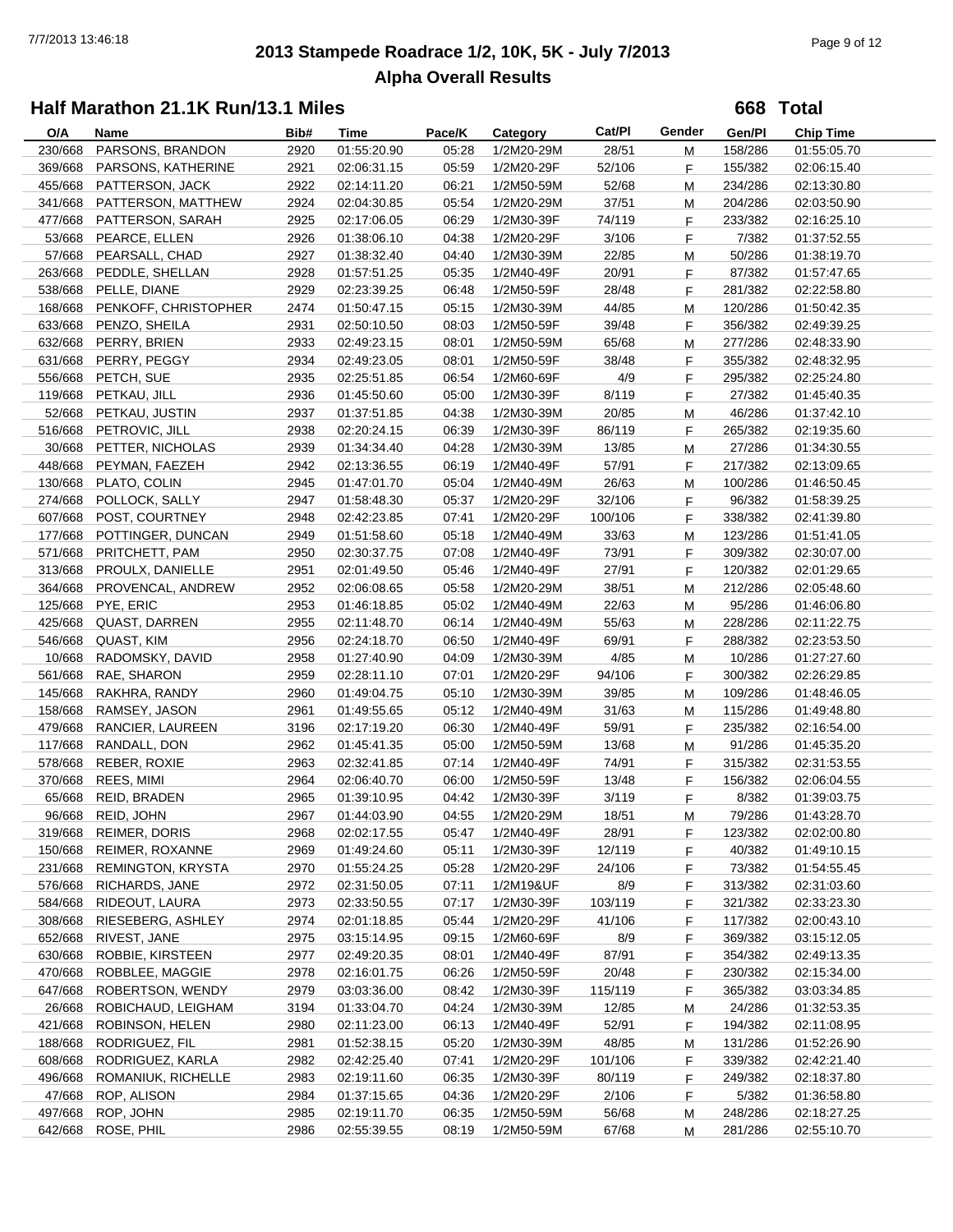# **2013 Stampede Roadrace 1/2, 10K, 5K - July 7/2013** 7/7/2013 13:46:18 Page 10 of 12 **Alpha Overall Results**

**668 Total**

| O/A     | Name                       | Bib# | Time        | Pace/K | Category   | Cat/PI | Gender | Gen/Pl  | <b>Chip Time</b> |
|---------|----------------------------|------|-------------|--------|------------|--------|--------|---------|------------------|
| 643/668 | ROSE, TINA                 | 2987 | 02:55:39.55 | 08:19  | 1/2M50-59F | 40/48  | F      | 362/382 | 02:55:11.10      |
| 431/668 | ROSIE-PARON, DEBBIE        | 2988 | 02:12:24.65 | 06:16  | 1/2M40-49F | 54/91  | F      | 203/382 | 02:09:13.15      |
| 5/668   | ROSS, DARYL                | 3195 | 01:22:03.70 | 03:53  | 1/2M19&UM  | 1/2    | M      | 5/286   | 01:22:02.50      |
| 398/668 | ROSS, ROXANNE              | 2989 | 02:08:33.40 | 06:05  | 1/2M40-49F | 48/91  | F      | 178/382 | 02:08:15.35      |
| 122/668 | RUDA, RAHIM                | 2993 | 01:46:03.95 | 05:01  | 1/2M40-49M | 21/63  | M      | 93/286  | 01:45:51.90      |
| 389/668 | RUDKO, JENNIFER            | 2994 | 02:07:58.20 | 06:03  | 1/2M20-29F | 57/106 | F      | 170/382 | 02:07:40.55      |
| 492/668 | RUDOLPH, JAMES             | 2995 | 02:18:43.00 | 06:34  | 1/2M40-49M | 58/63  | M      | 245/286 | 02:18:13.00      |
| 490/668 | RUMSEY, ASHLEY             | 3187 | 02:18:42.15 | 06:34  | 1/2M20-29F | 78/106 | F      | 246/382 | 02:18:06.30      |
| 503/668 | RUPP, ANN                  | 2997 | 02:19:30.65 | 06:36  | 1/2M50-59F | 23/48  | F      | 252/382 | 02:18:55.80      |
| 123/668 | RUSSELL, DOUGLAS           | 2998 | 01:46:11.70 | 05:01  | 1/2M30-39M | 36/85  | М      | 94/286  | 01:45:57.65      |
| 114/668 | RUSTAD, AARON              | 2999 | 01:45:02.55 | 04:58  | 1/2M30-39M | 34/85  | M      | 89/286  | 01:44:56.60      |
| 320/668 | SAKUNDIAK, JUDY            | 3002 | 02:02:18.25 | 05:47  | 1/2M40-49F | 29/91  | F      | 124/382 | 02:01:53.85      |
| 353/668 | SANDILANDS, CINDY          | 3004 | 02:05:42.55 | 05:57  | 1/2M30-39F | 44/119 | F      | 146/382 | 02:05:27.65      |
| 69/668  | SARETSKY, TOM              | 3005 | 01:40:05.20 | 04:44  | 1/2M50-59M | 5/68   | M      | 60/286  | 01:40:00.65      |
| 426/668 | SASYNIUK-WALT, TRIXY       | 3006 | 02:11:48.80 | 06:14  | 1/2M30-39F | 60/119 | F      | 198/382 | 02:11:31.75      |
| 605/668 | SAWDON, TOM                | 3010 | 02:42:12.30 | 07:41  | 1/2M60-69M | 13/17  | М      | 268/286 | 02:42:06.10      |
| 234/668 | <b>SCHEU, CONNOR</b>       | 3012 | 01:55:44.75 | 05:29  | 1/2M20-29M | 29/51  | м      | 161/286 | 01:55:24.80      |
| 277/668 | SCHIMMEL, JANESSA          | 3013 | 01:58:53.45 | 05:38  | 1/2M20-29F | 33/106 | F      | 99/382  | 01:58:40.10      |
| 129/668 | <b>SCHINDEL, GREG</b>      | 3014 | 01:46:59.15 | 05:04  | 1/2M40-49M | 25/63  | M      | 99/286  | 01:46:37.45      |
| 133/668 | SCHLAUCH, KEVIN            | 3015 | 01:47:24.00 | 05:05  | 1/2M30-39M | 37/85  | M      | 102/286 | 01:47:06.75      |
| 80/668  | SCHOENTHALER, LORNE        | 3016 | 01:41:58.00 | 04:49  | 1/2M50-59M | 7/68   | M      | 68/286  | 01:41:51.25      |
| 371/668 | <b>SCOTT, STEWART</b>      | 3017 | 02:06:42.75 | 06:00  | 1/2M50-59M | 46/68  | М      | 215/286 | 02:06:17.25      |
| 649/668 | SCOTT-HOGAN, MEGAN         | 3018 | 03:08:31.55 | 08:56  | 1/2M60-69F | 7/9    | F      | 366/382 | 03:08:29.65      |
| 444/668 | SEALY, CHRISTINA           | 3019 | 02:13:17.90 | 06:19  | 1/2M30-39F | 67/119 | F      | 213/382 | 02:13:03.05      |
| 554/668 | SEEFELDT, DAVE             | 3021 | 02:24:55.65 | 06:52  |            | 62/63  |        |         |                  |
|         |                            |      |             |        | 1/2M40-49M |        | М      | 261/286 | 02:24:07.35      |
| 59/668  | SEGARRA, MARK              | 3022 | 01:38:53.35 | 04:41  | 1/2M30-39M | 23/85  | м      | 52/286  | 01:38:43.85      |
| 525/668 | SEGUIN, CARISSA            | 3023 | 02:21:33.60 | 06:42  | 1/2M30-39F | 89/119 | F      | 270/382 | 02:21:10.00      |
| 199/668 | SEMANISION, STEVE          | 3024 | 01:53:48.75 | 05:23  | 1/2M20-29M | 25/51  | M      | 137/286 | 01:53:20.10      |
| 336/668 | SHAPIRO, SAJ               | 3026 | 02:04:07.65 | 05:52  | 1/2M40-49M | 50/63  | М      | 202/286 | 02:03:59.80      |
| 152/668 | SHARIF, OMEED              | 3027 | 01:49:45.00 | 05:12  | 1/2M30-39M | 41/85  | М      | 111/286 | 01:49:34.00      |
| 543/668 | SHUSTACK, MIRIAM           | 3030 | 02:24:01.95 | 06:49  | 1/2M20-29F | 89/106 | F      | 286/382 | 02:23:40.20      |
| 49/668  | SIM, MANDI                 | 3032 | 01:37:34.80 | 04:37  | 1/2M30-39F | 2/119  | F      | 6/382   | 01:37:30.55      |
| 124/668 | SIMINGTON, JANE            | 3033 | 01:46:13.60 | 05:02  | 1/2M20-29F | 10/106 | F      | 30/382  | 01:45:52.75      |
| 408/668 | SIU, CATHY                 | 3034 | 02:09:55.50 | 06:09  | 1/2M50-59F | 15/48  | F      | 184/382 | 02:09:53.15      |
| 106/668 | SIWON, EWA                 | 3036 | 01:44:45.45 | 04:57  | 1/2M40-49F | 7/91   | F      | 21/382  | 01:44:41.90      |
| 224/668 | SIWON, WOJCIECH            | 3037 | 01:54:52.35 | 05:26  | 1/2M40-49M | 40/63  | M      | 153/286 | 01:54:48.45      |
| 22/668  | SLATER, ADAM               | 3038 | 01:32:28.50 | 04:22  | 1/2M30-39M | 8/85   | M      | 20/286  | 01:32:16.15      |
| 311/668 | SMART, LINDA               | 3039 | 02:01:45.90 | 05:46  | 1/2M40-49F | 26/91  | F      | 118/382 | 02:01:31.90      |
|         | 451/668 SMIGELSKI, RANDALL | 3040 | 02:13:42.40 | 06:20  | 1/2M50-59M | 50/68  | M      | 232/286 | 02:13:30.80      |
|         | 297/668 SMITH, BART        | 3041 | 02:00:32.25 | 05:42  | 1/2M30-39M | 64/85  | м      | 186/286 | 01:59:52.00      |
| 450/668 | SMITH, CHERYL              | 3042 | 02:13:42.15 | 06:20  | 1/2M30-39F | 69/119 | F.     | 219/382 | 02:13:32.45      |
| 237/668 | SMITH, MEREDITH            | 3045 | 01:55:57.65 | 05:29  | 1/2M20-29F | 25/106 | F.     | 74/382  | 01:55:28.05      |
| 256/668 | SMITH, STEVE               | 3046 | 01:57:13.75 | 05:33  | 1/2M50-59M | 33/68  | M      | 172/286 | 01:56:47.20      |
| 189/668 | SNOW, AMANDA               | 3048 | 01:52:45.20 | 05:20  | 1/2M30-39F | 20/119 | F      | 58/382  | 01:52:33.80      |
| 504/668 | SO, RAE                    | 3049 | 02:19:37.95 | 06:37  | 1/2M50-59F | 24/48  | F      | 253/382 | 02:19:28.30      |
| 391/668 | SORENSEN, TRISH            | 3051 | 02:08:20.65 | 06:04  | 1/2M30-39F | 51/119 | F      | 172/382 | 02:07:48.30      |
| 600/668 | SPADEMAN, BEN              | 3052 | 02:38:48.75 | 07:31  | 1/2M30-39M | 82/85  | M      | 266/286 | 02:38:16.90      |
| 529/668 | SPENCER, JANICE            | 3054 | 02:22:02.10 | 06:43  | 1/2M30-39F | 90/119 | F      | 273/382 | 02:21:33.35      |
| 294/668 | SPICE, RON                 | 3055 | 02:00:11.10 | 05:41  | 1/2M50-59M | 37/68  | М      | 184/286 | 01:59:52.45      |
| 215/668 | SPIERS, MIKE               | 3056 | 01:54:33.60 | 05:25  | 1/2M40-49M | 38/63  | М      | 149/286 | 01:54:19.85      |
| 662/668 | SPOONHEIM, G               | 3057 | 03:27:30.40 | 09:50  | 1/2M40-49F | 90/91  | F      | 377/382 | 03:27:28.00      |
| 395/668 | SPRING, ANDREA             | 2388 | 02:08:28.00 | 06:05  | 1/2M20-29F | 58/106 | F      | 175/382 | 02:08:21.75      |
| 315/668 | SPROULE, JARED             | 3058 | 02:02:02.10 | 05:47  | 1/2M20-29M | 34/51  | M      | 195/286 | 02:01:01.35      |
| 190/668 | STANLEY, JAKE              | 3061 | 01:53:16.90 | 05:22  | 1/2M20-29M | 24/51  | М      | 132/286 | 01:52:37.95      |
| 566/668 | STARK-MODLIN, JUDITH       | 3062 | 02:29:15.15 | 07:04  | 1/2M20-29F | 96/106 | F.     | 305/382 | 02:28:52.50      |
| 515/668 | STEED, SABRINA             | 3063 | 02:20:19.85 | 06:39  | 1/2M30-39F | 85/119 | F      | 264/382 | 02:19:32.40      |
| 316/668 | STEW, KELSEY               | 3066 | 02:02:02.10 | 05:47  | 1/2M20-29F | 42/106 | F.     | 121/382 | 02:01:01.60      |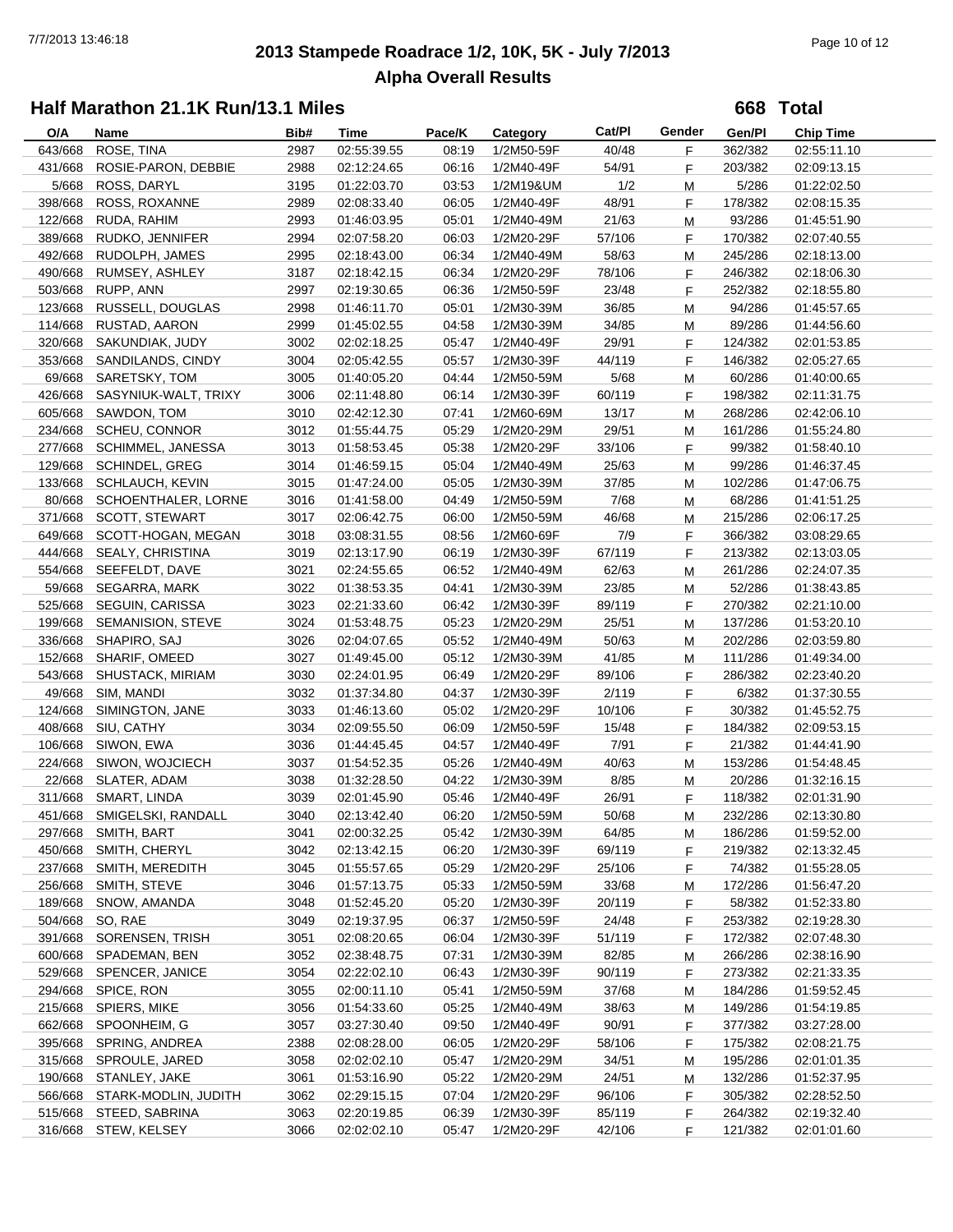# **2013 Stampede Roadrace 1/2, 10K, 5K - July 7/2013** 7/7/2013 13:46:19 Page 11 of 12 **Alpha Overall Results**

**668 Total**

| O/A     | Name                              | Bib#         | Time                       | Pace/K         | Category                 | Cat/PI          | Gender  | Gen/Pl  | <b>Chip Time</b>           |
|---------|-----------------------------------|--------------|----------------------------|----------------|--------------------------|-----------------|---------|---------|----------------------------|
| 169/668 | STEWART, R                        | 3067         | 01:50:54.15                | 05:15          | 1/2M30-39M               | 45/85           | M       | 121/286 | 01:50:13.00                |
| 526/668 | STREET, JUDY                      | 3069         | 02:21:36.50                | 06:42          | 1/2M50-59F               | 26/48           | F       | 271/382 | 02:21:33.55                |
|         | 81/668 STRUEBY, JILL              | 3071         | 01:42:07.75                | 04:50          | 1/2M30-39F               | 5/119           | F       | 13/382  | 01:41:54.80                |
|         | 507/668 STRUTHERS, STACEY         | 3072         | 02:19:46.05                | 06:37          | 1/2M40-49F               | 64/91           | F       | 256/382 | 02:19:20.55                |
|         | 506/668 STRUTHERS BOSS, SARA      | 3073         | 02:19:46.00                | 06:37          | 1/2M40-49F               | 63/91           | F       | 255/382 | 02:19:21.20                |
| 109/668 | STUART, ROB                       | 3074         | 01:44:53.45                | 04:58          | 1/2M30-39M               | 33/85           | M       | 86/286  | 01:44:50.50                |
|         | 436/668 SUEN, LILY                | 3075         | 02:12:40.10                | 06:17          | 1/2M20-29F               | 67/106          | F       | 207/382 | 02:12:37.40                |
| 537/668 | SULLIVAN, DEBBIE                  | 3076         | 02:23:37.35                | 06:48          | 1/2M50-59F               | 27/48           | F       | 280/382 | 02:22:57.60                |
|         | 346/668 SUTTER, JENNIFER          | 3078         | 02:05:01.70                | 05:55          | 1/2M20-29F               | 48/106          | F       | 140/382 | 02:04:28.55                |
| 668/668 | SWISS, JAMES                      | 3079         | 03:43:46.60                | 10:36          | 1/2M60-69M               | 17/17           | M       | 286/286 | 03:43:41.15                |
|         | 612/668 TABBERT, KEELY            | 2727         | 02:44:22.55                | 07:47          | 1/2M20-29F               | 103/106         | F       | 342/382 | 02:43:43.40                |
|         | 521/668 TAEKEMA, KASIA            | 3081         | 02:21:24.90                | 06:42          | 1/2M30-39F               | 87/119          | F       | 267/382 | 02:21:18.25                |
|         | 634/668 TAGHIPOUR TABRIZI, POURIA | 3082         | 02:50:26.80                | 08:04          | 1/2M20-29M               | 50/51           | M       | 278/286 | 02:50:26.10                |
|         | 542/668 TAPHORN, AMANDA           | 3085         | 02:23:58.55                | 06:49          | 1/2M20-29F               | 88/106          | F       | 285/382 | 02:23:39.25                |
|         | 639/668 TAT, CAMIE                | 3086         | 02:55:07.90                | 08:18          | 1/2M30-39F               | 114/119         | F       | 360/382 | 02:54:33.10                |
| 394/668 | TAYLOR, TAMARA                    | 3088         | 02:08:26.40                | 06:05          | 1/2M30-39F               | 52/119          | F       | 174/382 | 02:08:09.25                |
|         | 618/668 TEA, BOUN LIANG           | 3089         | 02:45:01.15                | 07:49          | 1/2M30-39M               | 83/85           | м       | 272/286 | 02:45:01.15                |
| 349/668 | TEJANI, DESIREE                   | 3090         | 02:05:05.15                | 05:55          | 1/2M30-39F               | 42/119          | F       | 142/382 | 02:04:43.20                |
| 348/668 | TEJANI, RAHIM                     | 3091         | 02:05:05.05                | 05:55          | 1/2M30-39M               | 69/85           | M       | 207/286 | 02:04:43.20                |
| 666/668 | TERRY, JANET                      | 3092         | 03:28:00.70                | 09:51          | 1/2M60-69F               | 9/9             | F       | 381/382 | 03:27:57.45                |
| 598/668 | THOMPSON, JANICE                  | 3093         | 02:37:58.70                | 07:29          | 1/2M40-49F               | 82/91           | F       | 333/382 | 02:37:26.90                |
| 603/668 | THOMSON, TAYLOR                   | 3094         | 02:41:34.35                | 07:39          | 1/2M20-29F               | 99/106          | F.      | 336/382 | 02:40:49.95                |
| 442/668 | THREESUNS, LYNDSEY                | 2795         | 02:13:08.35                | 06:18          | 1/2M30-39F               | 65/119          | F.      | 211/382 | 02:12:54.10                |
| 362/668 | TIGHE, DIANE                      | 3095         | 02:06:02.70                | 05:58          | 1/2M50-59F               | 12/48           | F       | 151/382 | 02:05:48.60                |
| 488/668 | TIRADO, BEATRIZ                   | 2404         | 02:18:28.75                | 06:33          | 1/2M40-49F               | 61/91           | F       | 244/382 | 02:17:57.45                |
| 164/668 | TKACHYK, SARAH                    | 3096         | 01:50:20.10                | 05:13          | 1/2M20-29F               | 15/106          | F       | 47/382  | 01:50:12.40                |
| 577/668 | <b>TOREN, BELLANNE</b>            | 3098         | 02:32:22.50                | 07:13          | 1/2M60-69F               | 5/9             | F       | 314/382 | 02:32:22.45                |
| 187/668 | TRAN, KIEN                        | 3099         | 01:52:36.90                | 05:20          | 1/2M30-39M               | 47/85           | M       | 130/286 | 01:52:20.90                |
| 524/668 | TRAN, LISA                        | 3100         | 02:21:31.25                | 06:42          | 1/2M20-29F               | 83/106          | F       | 269/382 | 02:21:27.05                |
| 61/668  | TRAN, TAM                         | 3101         | 01:39:07.75                | 04:41          | 1/2M30-39M               | 24/85           | M       | 54/286  | 01:38:51.20                |
| 111/668 | TRIMBLE, PATTY                    | 3102         | 01:45:00.20                | 04:58          | 1/2M40-49F               | 9/91            | F       | 24/382  | 01:44:53.00                |
| 413/668 | TRONSGARD, RANDALL                | 3103         | 02:10:41.35                | 06:11          | 1/2M60-69M               | 10/17           | м       | 225/286 | 02:10:20.95                |
| 438/668 | <b>TSANG, JOSEPHINE</b>           | 3104         | 02:12:51.50                | 06:17          | 1/2M30-39F               | 63/119          | F       | 208/382 | 02:11:41.10                |
| 454/668 | TURNBULL, BREANNE                 | 3106         | 02:14:06.30                | 06:21          | 1/2M20-29F               | 70/106          | F       | 221/382 | 02:13:55.85                |
|         | 338/668 VADORI, NELSON            | 3107         | 02:04:14.55                | 05:53          | 1/2M20-29M               | 36/51           | M       | 203/286 | 02:04:08.70                |
| 381/668 | VAN DER MERWE, LAMINDA            | 3108         | 02:07:11.45                | 06:01          | 1/2M40-49F               | 44/91           | F       | 165/382 | 02:06:56.70                |
|         | 326/668 VAN DER ZEE, RICHARD      | 3109         | 02:02:43.35                | 05:48          | 1/2M50-59M               | 41/68           | M       | 198/286 | 02:02:20.55                |
|         | 485/668 VAN VLACK, TASHINA        | 3110         | 02:18:18.80                | 06:33          | 1/2M20-29F               | 76/106          | F       | 241/382 | 02:17:40.85                |
|         | 19/668 VANDEN DOOL, GLENN         | 3111         | 01:30:55.75                | 04:18          | 1/2M40-49M               | 3/63            |         | 17/286  | 01:30:50.60                |
|         | 528/668 VANDEN DOOL, GRACE        | 3112         | 02:21:41.75                | 06:42          | 1/2M40-49F               | 66/91           | M<br>F  | 272/382 | 02:21:12.50                |
|         | 86/668 VANGILST, JIM              | 3113         | 01:42:54.40                | 04:52          | 1/2M50-59M               | 8/68            |         | 71/286  | 01:42:35.95                |
|         | 149/668 VARGA, LAJOS              | 3114         | 01:49:22.25                | 05:10          | 1/2M30-39M               | 40/85           | M       | 110/286 | 01:49:15.70                |
|         | 510/668 VERBONAC, KIERA           | 3115         | 02:19:50.30                | 06:37          | 1/2M20-29F               | 80/106          | M<br>F. | 259/382 | 02:19:41.35                |
|         | 322/668 VERBONAC, MARIA           | 3116         | 02:02:32.05                | 05:48          | 1/2M40-49F               | 31/91           | F.      | 126/382 | 02:02:22.80                |
|         | 275/668 VERDIEL, ARLENE           | 3117         | 01:58:50.25                | 05:37          | 1/2M60-69F               | 1/9             | F.      | 97/382  | 01:58:39.80                |
|         | 494/668 VERY, JEFF                | 3118         | 02:18:49.65                | 06:34          | 1/2M50-59M               | 55/68           | M       | 247/286 | 02:18:49.65                |
|         | 410/668 VIERNEZA, KRISTINE        | 3119         | 02:10:22.45                | 06:10          | 1/2M30-39F               | 55/119          | F.      | 186/382 | 02:10:09.50                |
|         | 71/668 VIERNEZA, MARK             | 3120         | 01:40:30.75                | 04:45          | 1/2M30-39M               | 27/85           |         | 62/286  | 01:40:20.30                |
|         | 458/668 VILLALVA, CHRISTOPHER     |              |                            |                |                          |                 | М       | 235/286 |                            |
|         | 147/668 VIZINA, ALISON            | 3121<br>3122 | 02:14:54.45<br>01:49:11.45 | 06:23<br>05:10 | 1/2M30-39M<br>1/2M20-29F | 76/85<br>11/106 | М       | 38/382  | 02:14:39.70<br>01:48:58.70 |
|         | 333/668 VU, CATHERINE             |              |                            |                |                          |                 | F.      | 132/382 |                            |
|         |                                   | 3123         | 02:03:40.90                | 05:51          | 1/2M19&UF                | 4/9             | F.      |         | 02:02:58.15                |
|         | 99/668 VULIC, MARKO               | 3124         | 01:44:20.95                | 04:56          | 1/2M40-49M               | 19/63           | M       | 82/286  | 01:44:12.05                |
| 500/668 | WAINMAN, STEFANIE                 | 3125         | 02:19:21.55                | 06:36          | 1/2M30-39F               | 82/119          | F       | 251/382 | 02:18:44.40                |
| 159/668 | WALKER, BRETT                     | 3127         | 01:49:56.55                | 05:12          | 1/2M30-39M               | 43/85           | M       | 116/286 | 01:49:47.50                |
| 216/668 | WALKER, MERLE                     | 3129         | 01:54:36.80                | 05:25          | 1/2M40-49F               | 16/91           | F.      | 67/382  | 01:53:51.80                |
| 565/668 | <b>WALKER, NICOLE</b>             | 3130         | 02:29:03.45                | 07:03          | 1/2M30-39F               | 97/119          | F.      | 304/382 | 02:28:35.45                |
| 301/668 | WARD, RYAN                        | 3132         | 02:00:48.45                | 05:43          | 1/2M20-29M               | 32/51           | M       | 188/286 | 02:00:13.90                |